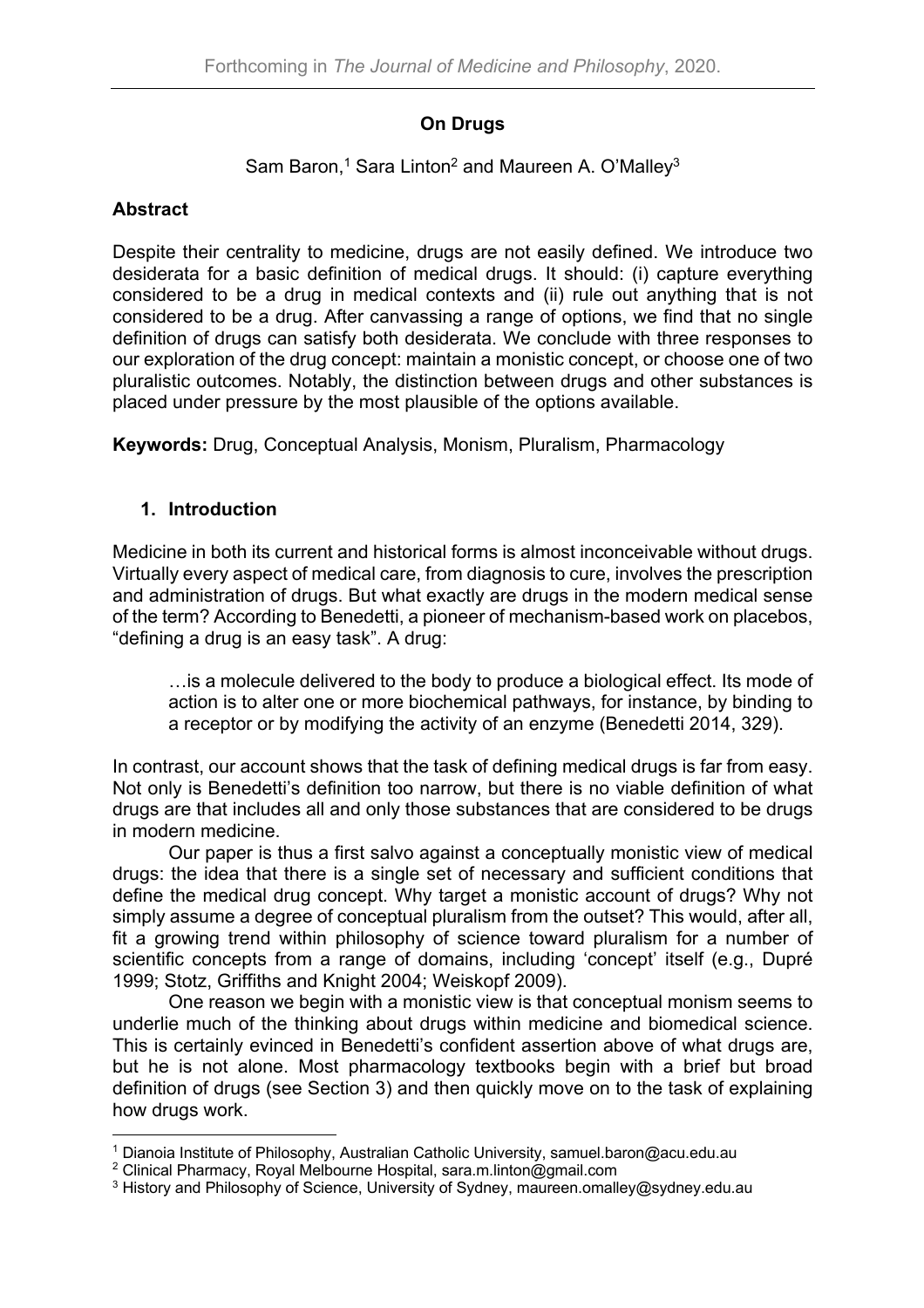A second reason for focusing initially on a conceptually monistic view of drugs is that it could be true in the restricted medical context we investigate. If legal and recreational drug concepts were also part of our inquiry, then a pluralistic view of drugs might seem a reasonable starting point. Currently, however, there is no existing body of work in philosophy that strongly suggests a plurality of drug concepts operating within medicine. Indeed, there has been very little philosophical work on the nature of medical drugs, despite their central role in medical practice. A consideration of the drug concept needs to start somewhere, and investigating the case for conceptual monism is an efficient way to begin an overdue philosophical discussion of drugs.

Even if a singular account of drugs fails, which we ultimately show to be the case, there is value in starting our investigation from a monistic basis. An examination of this sort proceeds by offering an overarching definition of what drugs are, and then testing it against various criteria of adequacy. The fault-lines of various definitions tried in this manner are likely to reveal the contours of any underlying plurality of concepts. The failure of any single drug definition to do what is required of it tells us something about where distinct but related drug concepts may lie in relation to one another.

In this paper, we canvass a range of options for defining drugs and show that none of them is adequate. We begin, in Section Two, by saying a bit more about the motivations behind our project before identifying two desiderata for an adequate definition of the drug concept. In Section Three, we look to pharmacology for guidance, and analyse existing pharmacological definitions to draw out a list of properties that might be used as a basis for developing a definition of the drug concept. We also briefly consider natural kind-definitions before, in Section Four, pressing on to look at functional kind-definitions. Finally, in Section Five, we consider social kind-definitions. In all cases, we find no definition of drugs that satisfies the basic desiderata laid down in Section Two. We conclude, in Section Six, by presenting three responses to our exploration of the drug concept: one revisionary monistic conception, and two pluralistic accounts of drugs. We suggest that on the two most plausible options, a distinction between drugs and some putatively non-drug substances is difficult to sustain.

## **2. Three Motivations and Two Desiderata**

Our conceptual analysis of drugs has three main motivations. First, drugs play a major role in treatment, which is probably the core and very rationale of medicine, and is thus important to any philosophy of medicine. While it is unlikely that treatment can be defined exclusively in terms of drugs, the administration of a drug for therapeutic purposes does appear to be at least a sufficient condition for medical treatment. A drug may also feature as part of a necessary condition on treatment. Medical treatments might simply consist of a certain set of therapies, one of which is drug therapy. This does not, of course, serve as anything like a deep account of treatment, and we are not offering a conceptual analysis of it. The point is merely that drug therapy is central to treatment in medicine, and so a clearer understanding of what drugs are is likely to help us better understand the philosophical nature of treatment.

Drugs, via their connection to treatment, may also play a role in clarifying notions of health and normal functioning, which are probably the most debated issues in philosophy of medicine (e.g., Griffiths and Matthewson 2018; Ereshefsky 2009). Consider a diabetic who takes insulin. When a person's body produces insulin of its own accord in the course of normal functioning, the chemical is not considered to be a drug. However, once the body stops producing insulin and that chemical is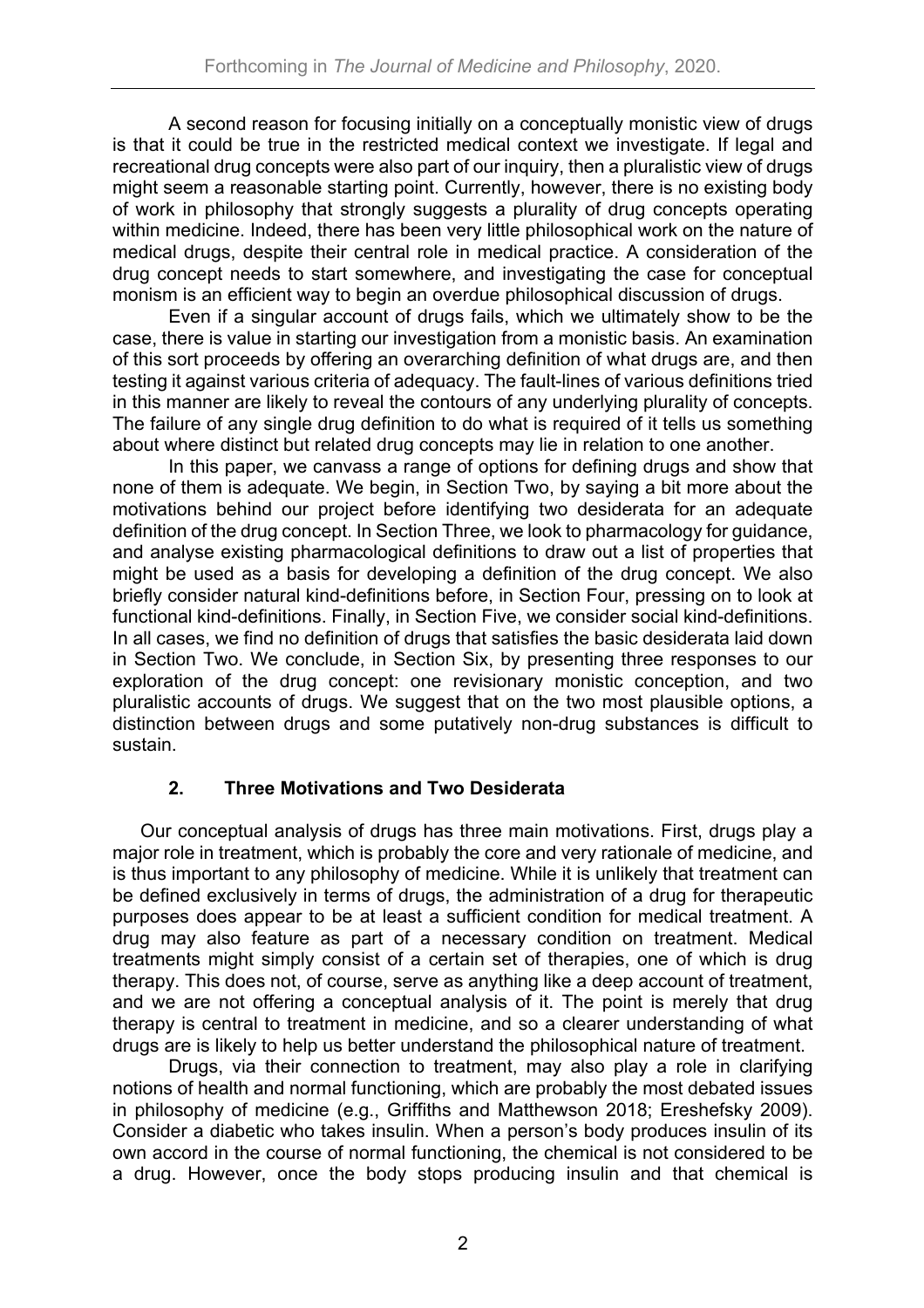subsequently administered to the body, at that point insulin is a drug. One sign of abnormal functioning, then, is the need to replace a chemical produced by the body with a drug. Drugs are capable of restoring normal function in specific circumstances. A similar point can be made about health. One marker of ill-health is the chronic need to take a drug. Taking a drug is thus potentially sufficient to identify both abnormal functioning and ill-health.

A definition of what drugs are can also help us shed light on certain pressing demarcation questions. This is our second motivation. One demarcation question concerns the relationship between drugs and placebos. Much of the literature on placebos, both within medicine and within philosophy, sets placebos up in fundamental opposition to drugs (Miller and Brody 2011). One fairly natural line of thought is that the difference between drugs and placebos lies in their mode of action. While both placebos and drugs can bring about therapeutic benefits, the main causal action of a placebo is via our beliefs, whereas the main causal action of a drug is via some biochemical pathway. To put the point somewhat provocatively, as others have (e.g., Colloca and Benedetti 2005), placebos alter the mind, whereas drugs alter the body.

Whether this distinction holds up to scrutiny depends on how drugs and placebos work. It has long been acknowledged how difficult it is to define the concept of a placebo and in particular, to identify placebo effects (Kienle and Kiene 1997; Miller and Brody 2011). However, because placebos are set up in opposition to drugs, it may be the case that the conceptual difficulties surrounding the notion of a placebo are partly due to a corresponding lack of clarity surrounding drugs. Thinking about drugs might help us not only to answer the question of whether placebos are drugs, but also to understand what placebos *are*. Matters are complicated by the fact that many placebo chemicals (e.g., lactose, fatty acids) can produce physiological effects of the kind that are normally associated with drugs (Golumb et al. 2010). If the relevant chemical that is being administered as a placebo has the potential for a positive health outcome, and that outcome can be linked to the chemical action of the placebo, then the gap between placebos and drugs would seem to be narrowed (Benedetti 2014).

Aside from posing a conceptual conundrum, the contrast between placebos and drugs influences how we think about the use of placebos as a control substance in clinical trials. Trials to establish the efficacy of a specific drug are often measured against the efficacy of a placebo. Clinicians often see such comparisons as a way of comparing the drug to an 'inert' or 'non-active' substance (Miller and Brody 2011). There is a question, then, about whether placebos are an appropriate control substance. If they are drugs, and this has not been properly recognised, then the failure to view placebos as potential drugs, with chemical pathways of their own, may lead to misinterpretations of clinical trial results.

There is also the question of why placebos with demonstrated efficacy are not generally recommended as drug-based therapies alongside whatever drug they were tested against in clinical trials. Anti-depressants are a case in point. In a now-famous meta-analysis, Kirsch et al. (2002) argued that more than 80% of the effect of antidepressants is a placebo effect. The authors concluded that anti-depressants are not, in fact, very effective. An alternative conclusion is that there are two categories of anti-depressant drug, one of which is more effective than the other (i.e., the placebo 'drug'), but that line of thought is not taken very seriously. Drugs clearly occupy a position in medical treatment that placebos do not. A conceptual analysis of drugs can help us to understand this perceived difference between placebos and drugs and even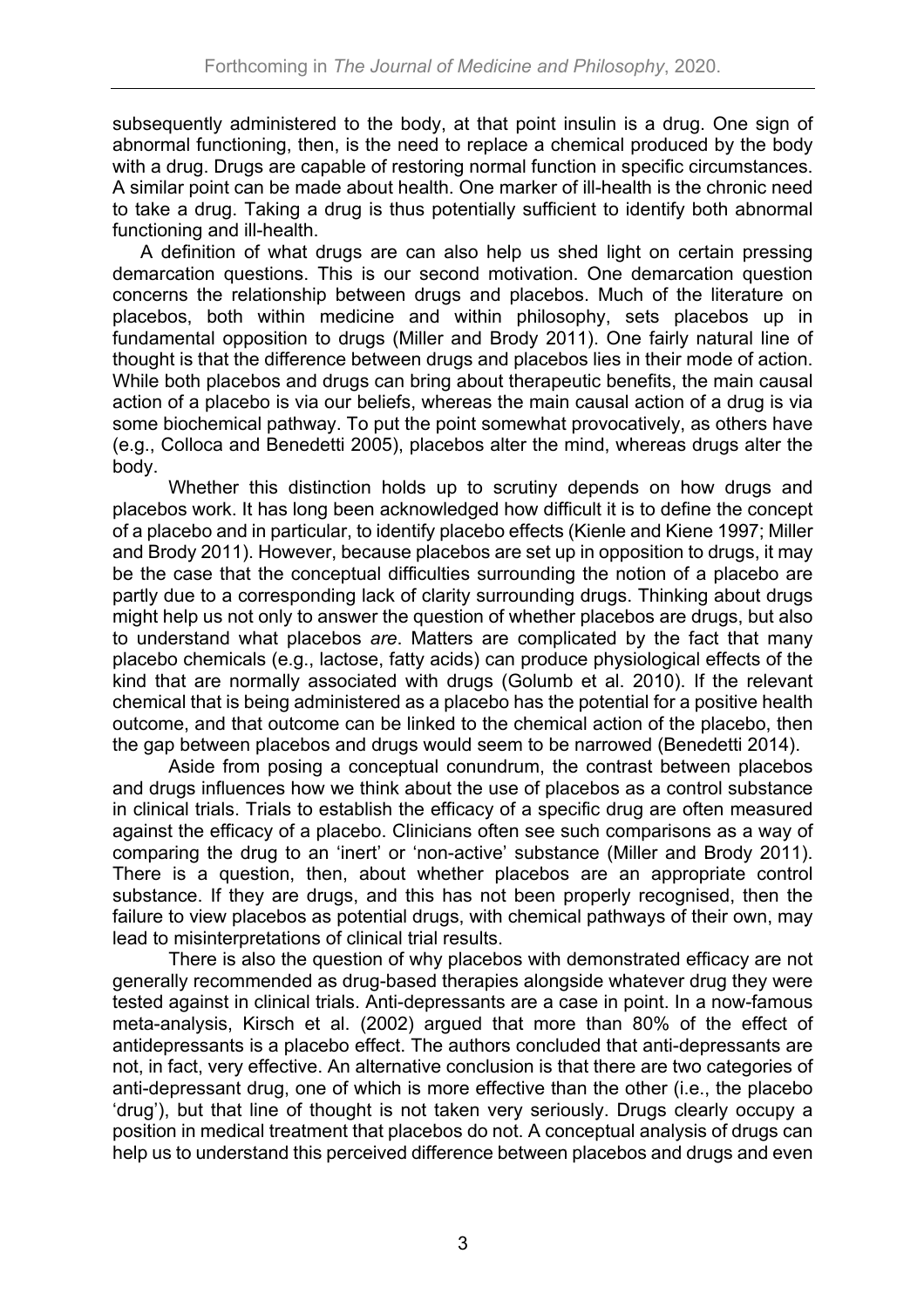challenge it (if, for instance, a conceptual distinction between drugs and placebos is ultimately unsustainable).

Another demarcation challenge arises for excipients. Excipients are constituents of medicines that aid in the delivery of a particular chemical to a physiological system (e.g., the material in an aspirin tablet, apart from the acetylsalicylic acid, that helps in the drug's stability, gastric disintegration and systemic absorption). As with placebos, there is a tendency to draw a distinction between excipients and drugs. The excipient is the 'inert' or 'inactive' component of a medicine, whereas the drug is the 'active' component of the medicine (Jivraj, Martini and Thomson 2000).

There is, however, an increasing awareness that excipients are not as 'inert' as previously thought. Excipients can and do interact with the rest of the chemical constituents of a medication to produce unwanted or unexpected effects (Pifferi and Restani 2003; Haywood and Glass 2011). Moreover, excipients can sometimes be used for therapeutic purposes in other contexts. For instance, stearic acid is a commonly used excipient because of its low toxicity. However, it has also been used therapeutically as a topical cream for burns in mice (Khalil et al. 2000). This raises a similar question to the one in the placebo case, namely: are excipients drugs? If the answer is 'yes', then this has clear implications for how to view the supposedly inert substances that are coupled with drugs for the purposes of administration. If the answer is 'no', then it would be useful to know more exactly why.

Finally, determining what drugs are would help to distinguish pharmacology from other sciences. Pharmacology is supposed to be the distinctive science of drugs. However, without an account of what drugs are, it is difficult to differentiate pharmacology from the broader study of chemical interactions within biological organisms (biochemistry) or even from the study of chemicals (chemistry). Such a distinction would also shed light on certain normative questions: why should we apportion funding and resources to pharmacology per se over biochemistry or chemistry more broadly?

To frame our investigation into all these questions, we suggest two desiderata for an adequate definition of the drug concept. Although there may be other criteria that could be included, satisfying these two desiderata is a condition on the minimal adequacy of a definition. We thus offer these desiderata not as a comprehensive guide to what the drug concept should be, but rather as a starting point for investigating that concept from an initially monistic outlook.

First, a definition of medical drugs should capture everything that is considered to be a drug in medical contexts. It should not be the case, for example, that under a candidate definition paracetamol is in whereas antacids are out. If substances commonly taken to be medical drugs are excluded by any supposedly unifying definition, the consequences of that exclusion should be justifiable and acceptable to pharmacological and medical practice. Likewise, if the definition brings in substances that are normally excluded, their inclusion should be similarly justifiable and acceptable.

How do we determine whether a definition of drugs covers the relevant substances? This can be done by consulting a comprehensive drug compendium, which lists substances that are used medically. A prominent example is the drug bank compiled by the government-funded Canadian Institutes for Health Research.<sup>4</sup> This list contains over thirteen thousand drug entries, which are searchable by molecular

<sup>4</sup> DrugBank Database, https://www.drugbank.ca/ (accessed 11 June 2020). For a recent overview of the database, see Wishart et al. (2018).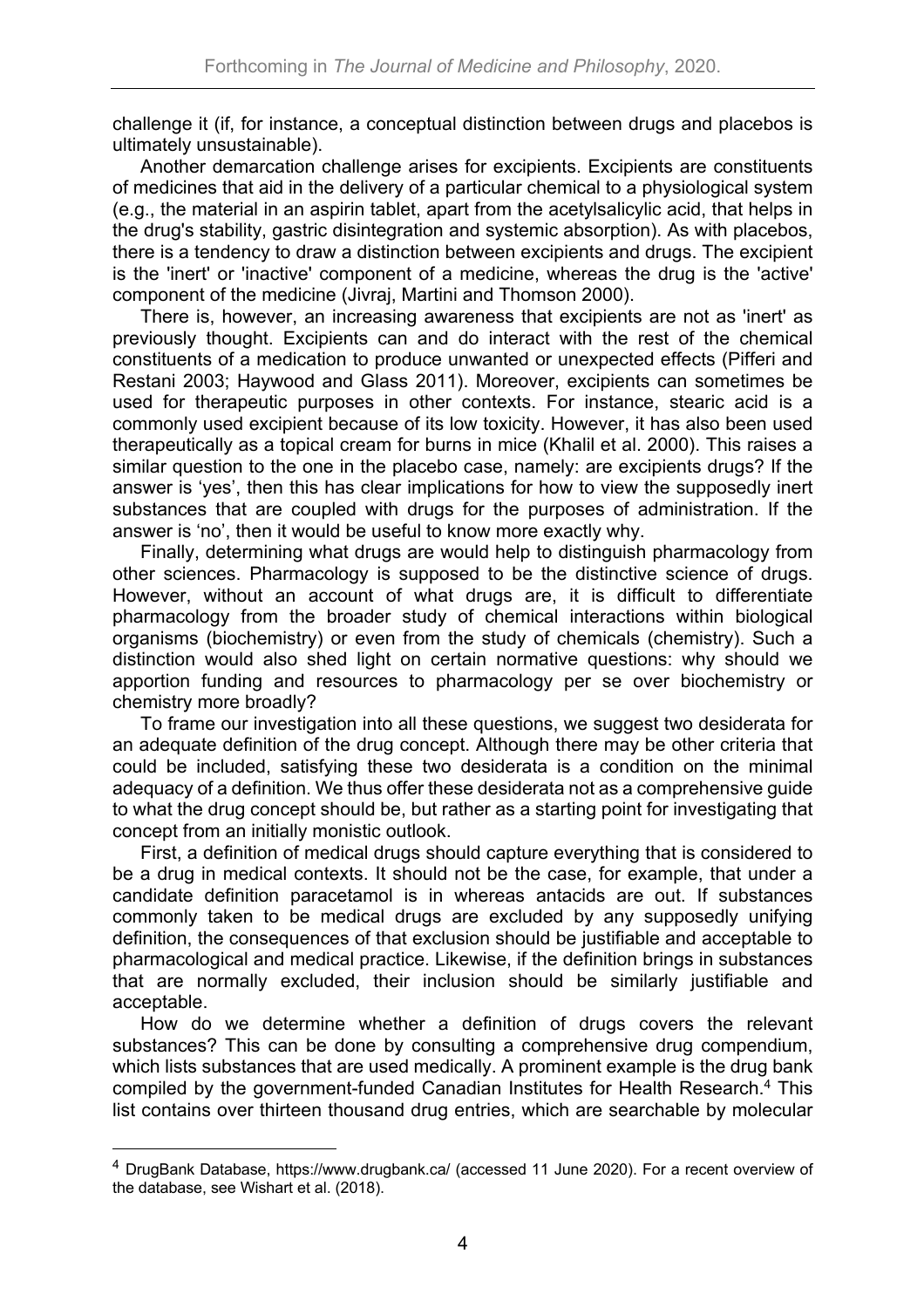structure, therapeutic use, and countries where the drug is approved or actively used for medical purposes.<sup>5</sup> Ideally, an overarching drug concept would be applicable to everything on this list.

Second, a definition of what medical drugs are should capture only those things that are considered to be drugs in medical contexts. They should thus not include anything that is not considered to be a drug. In so far as there is any consensus on how to define drugs, it appears to be that food and nutrients are always deemed not to be drugs (Ritter et al. 2020). An adequate definition of what drugs are should thus not allow food or nutrients to qualify. Relatedly, it should not follow from a drug concept that eating food is a way of taking drugs, except when drugs are added to food. Ideally, criteria for dealing with food will illuminate other supposed non-drug substances currently categorized as placebos and excipients.

## **3. Pharmacological Definitions**

A basic definition of medical drugs should thus include all the substances taken to be medical drugs, and exclude all the substances that are not. An obvious place to begin our search for an overarching definition of the drug concept is pharmacology. We might even hope for some sort of pharmacological law that underpins the designation of every substance that counts as a drug. Unfortunately, when we look to pharmacology textbooks, we find very little agreement over what drugs are, even though pharmacologists recognise the importance of giving a clear and encompassing definition. From an analysis of pharmacological textbooks, we collated 24 explicit definitions of the drug concept.<sup>6</sup> From these definitions, we can identify 10 components that are used to define drugs, either in combination with one another or on their own:

(1) Drugs are chemicals.

(2) Drugs affect biological or physiological function.

(3) Drugs have a specific manner of effect (i.e., through chemical action, by interaction with specific molecular components, thus modifying the response of a cell or tissue to its environment).

- (4) Drugs are used for the diagnosis or treatment of disease.
- (5) Drugs are administered.
- (6) Drugs extend life.
- (7) Drugs alleviate pain or suffering.
- (8) A drug is a constituent of a medicine.
- (9) A drug is not a food or nutrient.

(10) A drug is or could be listed in a pharmacopeia.

A quick glance at these components reveals two things. First, definitions of drugs are surprisingly varied. Current definitions range from the exceedingly general definition of a drug as "a chemical that affects living tissues" (Bryant, Knights and Salerno 2011,

<sup>&</sup>lt;sup>5</sup> There are other lists that we could have used. In the USA, the Drug Enforcement Agency (DEA) administers a list of controlled substances, and a similar list is maintained in the UK. Both lists, however, are focused on substances that are abused (rather than medically administered). Indeed, the DEA's list categories drugs in terms of their likelihood to be abused (rather than their medical implementation). In Australia, the Therapeutic Goods Administration (TGA) maintains a list that is much closer to the Canadian drug bank list in its scope. The TGA list does not, however, include many experimental drugs, which are part of the Canadian drug bank taxonomy.

 $6$  These definitions are available from the authors as a supplementary file.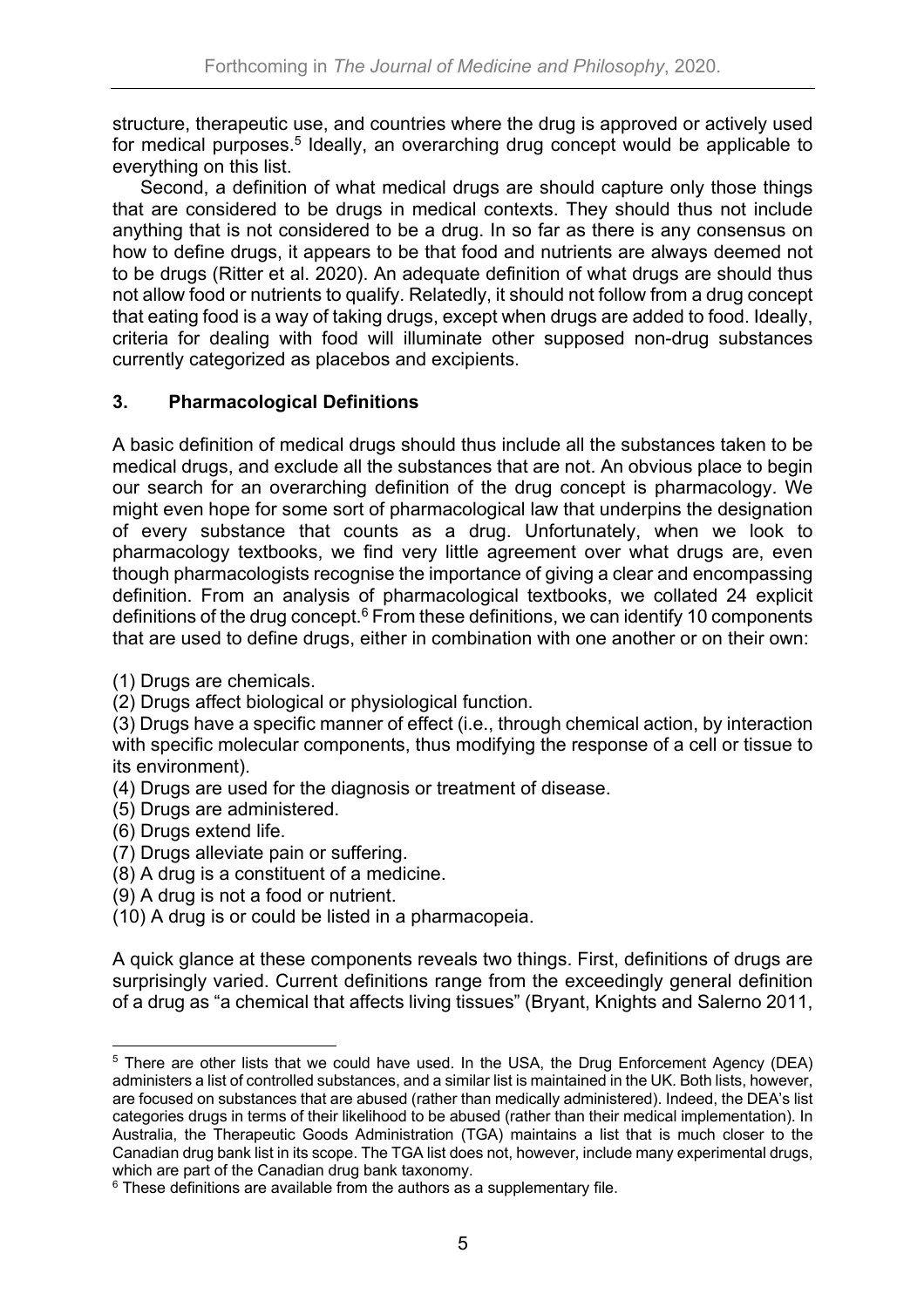2-3) to the more specific definition of drugs in terms of "molecules that interact with specific molecular components of an organism to cause biochemical and physiologic changes within that organism" (Alenghat and Golan 2017, 2). There is also a detectable cleavage in existing definitions between whether emphasis is placed on the biochemical or on the social features of drugs. Compare the above two definitions with the definition below that emphasises therapeutic use:

Any substance or combination of substances presented as having properties for treating or preventing disease in human beings; Any substance or combination of substances which may be used in, or administered to, human beings, either with a view to restoring, correcting or modifying physiological functions by exerting a pharmacological, immunological or metabolic action, or to making a medical diagnosis (Article 1 of Directive 2001/83/EC (amended)).<sup>7</sup>

Another notable feature of existing drug definitions is the tendency to try and rule out food by fiat. This not only speaks to the importance of identifying a concept that achieves the desired contrast with food, but also to the difficulty with which this contrast may be achieved in a principled way. For example:

A drug can be defined as a chemical substance of known structure, *other than a nutrient or an essential dietary ingredient*, which, when administered to a living organism, produces a biological effect. (our emphasis, Ritter et al. (2020) Chapter 1).

Although pharmacology fails to provide a single cohesive definition of what drugs are, it does provide a great deal of source material on which a viable definition might be based. We can thus use the ten components identified above to examine how a definition of the drug concept might work.

A standard first move in the conceptual analysis of scientific concepts is to appeal to natural kinds. A traditional natural kind definition is one according to which there is some intrinsic physical property or cluster of intrinsic properties that are features of all drugs. Natural kind definitions are worth briefly considering because definitions along these lines do appear to underwrite some thinking about drugs. They are, for example, found in some pharmacology textbooks. In general, however, definitions of this kind in the case of drugs tend to be either far too broad or far too narrow.

For instance, we could take the first component on the pharmacological list and just define drugs as chemicals. However, while it is plausibly a necessary condition on being a drug that it is a chemical, it can hardly be considered sufficient. There are clearly many chemicals that are not drugs (e.g., graphite, cobalt nitrate). Or, to take another example, suppose we say that all drugs are chemicals that share a certain structure. There is a range of molecular structures that drugs can have. These include inorganic salts (such as potassium chloride), small to moderate organic compounds (such as aspirin and other salicylates), and large complex proteins (such as insulin glargine). The trouble is that there is no common molecular structure that all drugs have in common even though there are classes of drugs that share a particular

 $^7$  EU definition of 'medicinal products', cited in the UK's Medicines and Healthcare Products Regulatory Agency "A guide to what is a medicinal product", March 2020, MHRA Guidance Note 8.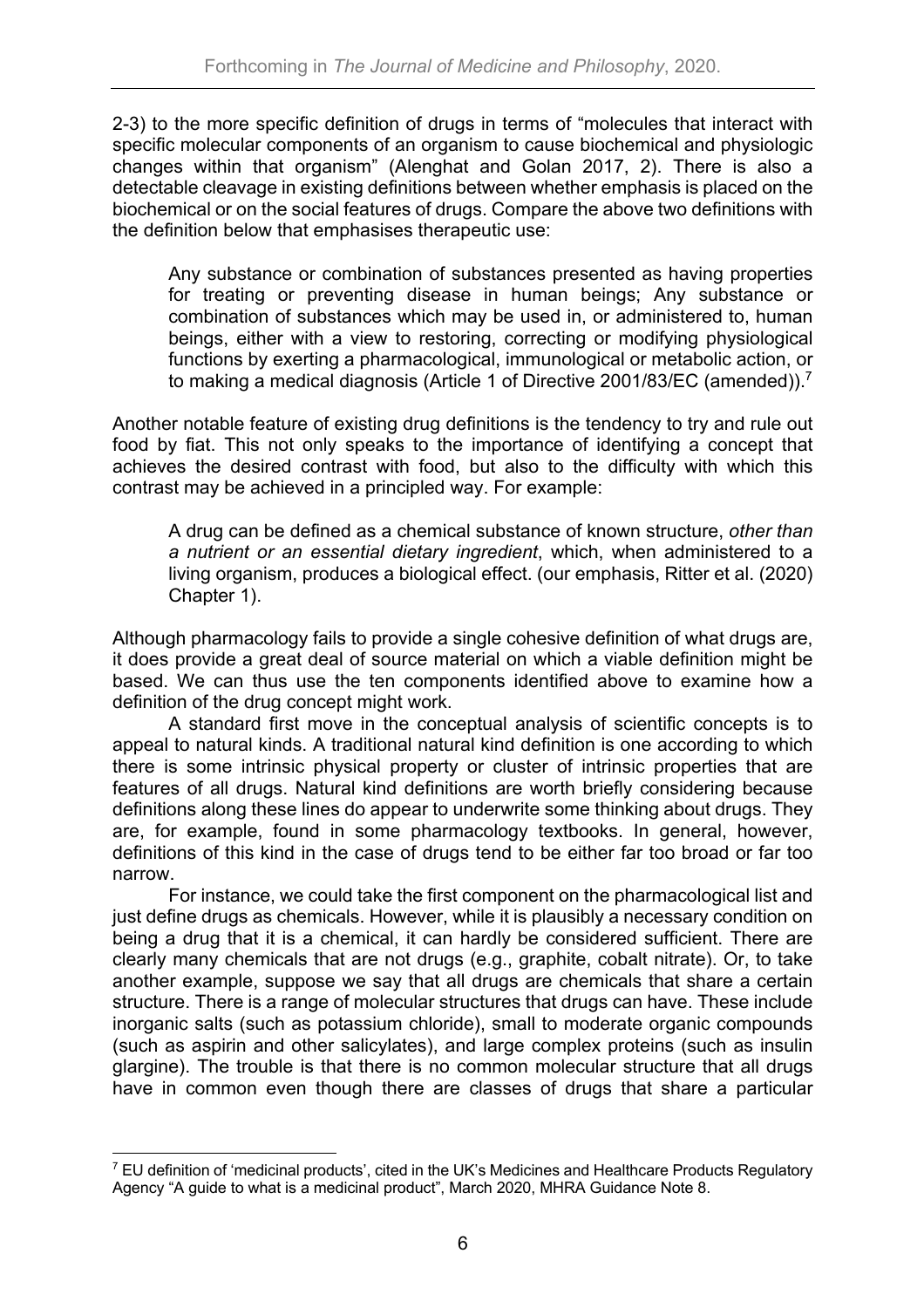molecular structure.<sup>8</sup> Determining such structure helps with drug classification, but not for defining what drugs, in general, are.

There is one natural kind-style definition that we are particularly keen to set aside. We mention it only because it seems to be a popular way to think about medical drugs outside the medical community. This definition appeals to a distinction between drugs and 'natural' substances. It claims that the common property of all drugs is that they are manufactured or artificially produced chemicals and so are unnatural. Nondrugs—like food and nutrients—by contrast are natural substances, containing only chemicals that arise in nature. This definition fails, however, because the distinction between drugs and natural substances is open to numerous straightforward counterexamples. Acetylsalicylic acid (aspirin), for instance, can be derived from willow bark, and many other substances now considered drugs have similarly 'natural' origins. Indeed, according to Bade, Chan and Reynisson (2010), around 10% of drugs on the market are unaltered natural substances.

A much more plausible account of drugs focuses not on any intrinsic nature but, instead, on their functional biological properties: the specific manner in which they interact with biological organisms. In the next section, we will consider functional kindbased accounts of drugs that do precisely this.

### **4. Functional Kind Definitions**

Using the functions of drugs to define them means we need to focus not on what drugs *are*, intrinsically, but on what they *do*. In pharmacology, receptor theory has been the primary candidate for defining drugs in terms of their functional role. Historical discussion in the field reveals a quest for an underlying biological principle that not only distinguishes drugs from other chemicals but also explains and predicts how they work therapeutically in human bodies (e.g., Kenakin 2004; Parascandola and Jasensky 1974). Indeed, according to Rang (2006, S9), "Receptors lie … at the heart of pharmacology … they provide the basic framework and are [its] 'Big Idea'".

As receptors transformed during the twentieth century from unknown theoretical entities into specific biological molecules (historically proteins), their role in drug action seemed to illuminate the nature of drugs. The basic idea is that there are certain proteins inside physiological systems that are either activated to bring about a certain effect when chemicals bind to regions on proteins, or are blocked from bringing about an effect via the same process of binding. These receptor proteins are separated into four distinct classes of drug 'targets', which have binding sites that drugs act upon: G-protein-coupled receptors, ion channels, enzymes, and transporter proteins (Ritter et al. 2020).

One option for defining drugs in terms of their functional role, then, is to define drugs in terms of receptor binding with respect to these four molecular targets.

Definition 1 (D1): Drugs are chemicals that bind to one of four receptor molecules found within biological organisms.

But this definition has many exceptions: there are drugs that operate without binding to one of these four receptors (e.g., carboplatin, which interferes with DNA in cancer cells to inhibit growth; or bisphosphonates used in the treatment of osteoporosis).

<sup>&</sup>lt;sup>8</sup> For example, penicillin antibiotics are a family of antibiotics with a core structure of a B-lactam ring joined to a thiazolidine ring; however, unique R side chains differentiate different penicillin members by contributing to different pharmacological and chemical properties.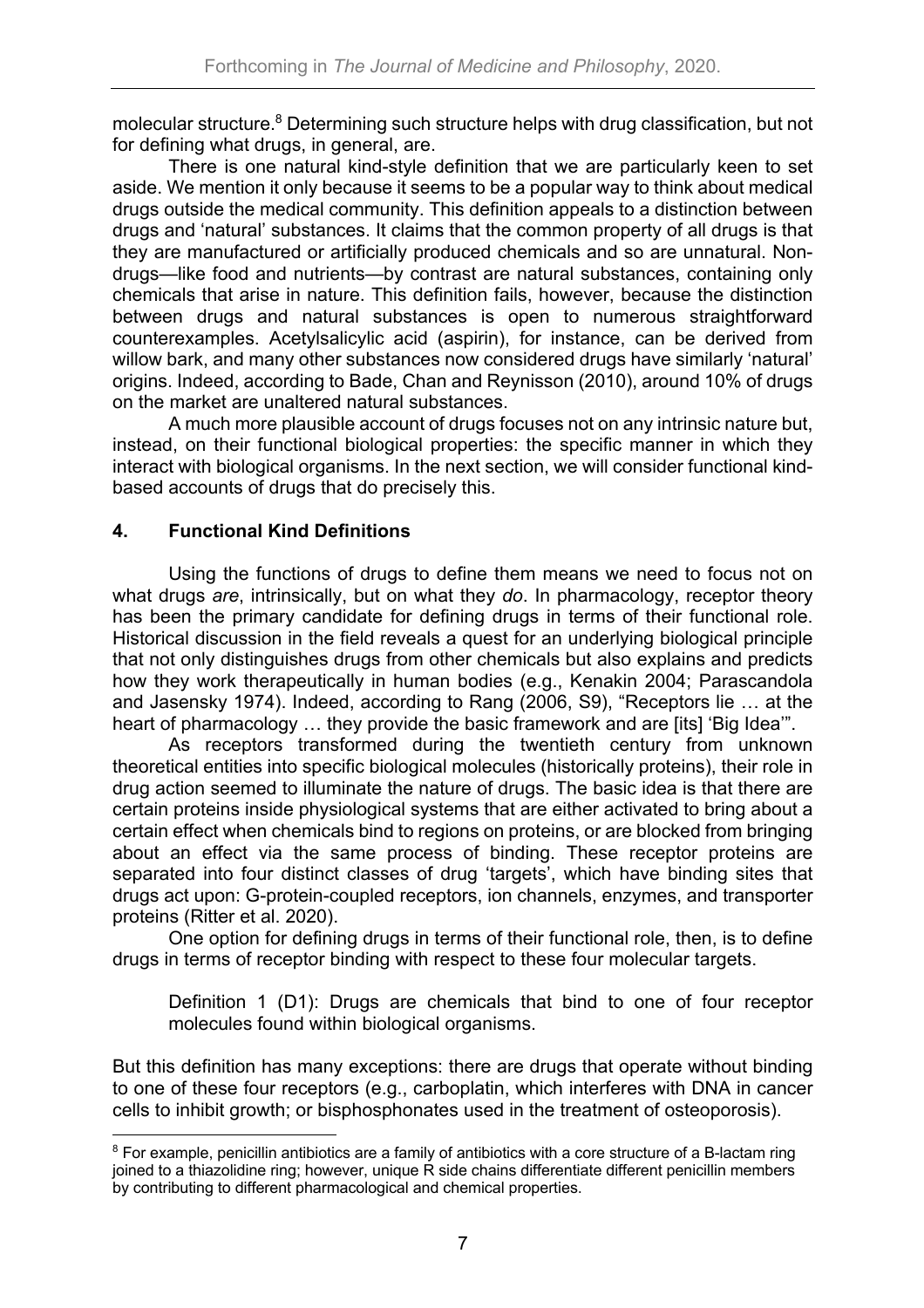These exceptions might indicate that we should try expanding the definition of what receptor molecules are. One broadened definition of a receptor is a 'recognition molecule for a chemical mediator through which a response is transduced' (Ritter et al. 2020, Chapter 2). The identification of several classes of receptor proteins thus offers a way to narrow the definition of drugs. Only certain chemicals bind to certain receptors. Not all chemicals are capable of binding to all or even some receptors in the relevant sense. A drug, from this perspective, is a chemical that binds to a particular receptor inside a physiological system (e.g., Neubig et al. 2003; Maehle 2009).

Definition 2 (D2): Drugs are chemicals that bind to receptor proteins inside biological organisms.

D2 has the virtue of retaining receptor theory at the heart of the drug concept and thus capturing a widely held view about drugs in pharmacology, in which receptors are "the seminal concept that all classes of therapeutic agents produce their effects by acting as 'magic bullets' at discrete molecular targets [receptors]" (Winquist, Mullane and Williams 2014, 7).

Unfortunately, D2 is too narrow. There are drugs that function without binding to anything, either protein or non-protein. Concentrated electrolytes, such as potassium salts, are an example. They work by creating, restoring or minimising a charge gradient across a cell membrane. Osmotic laxatives work in a similar way. Antacids are also considered drugs but they alter the pH of the stomach via chemical reaction rather than by binding to anything.

Conversely, many processes in cells operate via binding mechanisms and yet the chemicals involved are not considered drugs. For instance, ATP, the energy conversion molecule in cells, binds to a variety of proteins in the everyday course of cellular activity and organismal function. Antibodies bind to receptors on foreign entities but are not drugs, at least not when they occur endogenously. Likewise, enzymes—the workhorses of the cell—bind to all kinds of chemical substrates in the process of carrying out a huge range of basic cellular processes. But despite the centrality of binding to their activity, these endogenously produced molecules are not drugs. As Rang puts the point:

Is there anything about drug-receptor interactions that distinguishes them, as a class, from other kinds of biochemical goings-on, that might justify the use of the specific term "receptor theory"? Not obviously (Rang 2006, S14).

We could try expanding the definition of a drug even further, away from receptor theory and protein binding. We could focus only on the causal action of the drug in the most general terms. A drug is thus a chemical that induces a physiological change inside an organism (D3).

Definition 3 (D3): Drugs are chemicals that induce physiological changes inside organisms.

While D3 (or something like it) is a common enough definition to be found in pharmacology textbooks, it is far too broad. It easily includes essential nutrients, all of which have physiological effects on organisms. Food is a way of introducing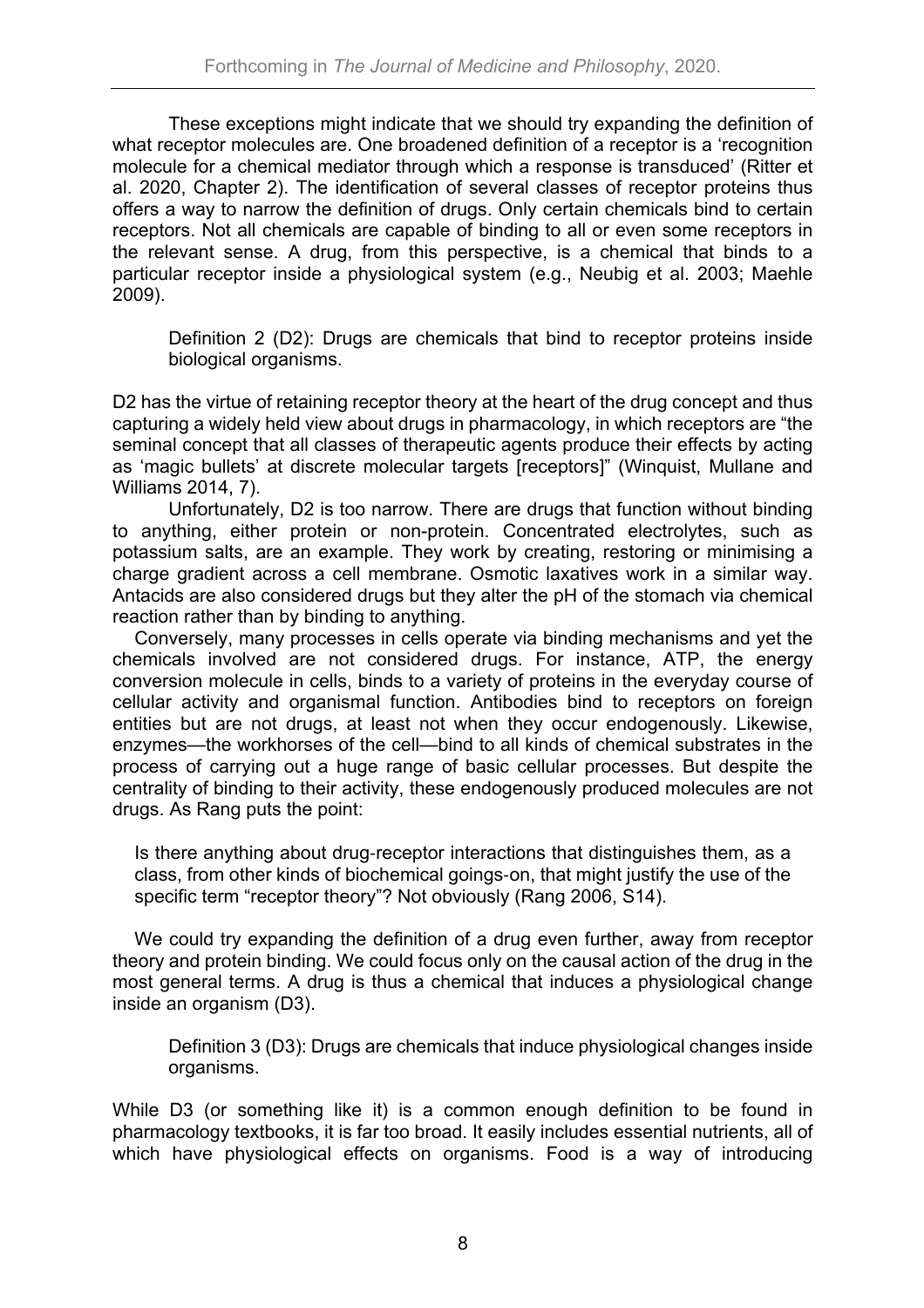chemicals—namely, nutrients—into an organism to bring about a physiological change.

Can we find a 'sweet spot' between the too narrow definition of a drug as one that binds to receptors, and the too broad definition of a drug as something that induces a physiological change inside an organism? Put another way, can we give a functional kind-definition of what drugs are that achieves the desired contrast between drugs, on the one hand, and food and nutrients, on the other? One option might be to try and rule food out via an appeal to medicines, and in particular to the notion of drugs as the active component of medicines (D4).

Definition 4 (D4): Drugs are the active ingredients of medicines.

There are two problems with D4, however. First, it presumes some prior notion of a medicine that cleaves it apart from food. The notion of a medicine is no less in need of conceptual clarification than the notion of a drug itself. Second, at least some chemicals considered to be drugs do not straightforwardly contain an active ingredient. Consider, for instance, pro-drugs. Pro-drugs are substances that are introduced into the body but which have to be metabolized into another substance to carry out their designated activity (Rautio et al. 2008). It is the chemical outcome of the metabolic process that has the sought-after affect. Pro-drugs, according to the active ingredient view, cannot count as drugs because they do not contain the active ingredient, even though they ultimately help generate it. Of course, this depends on what 'active ingredient' means. But that is precisely our point: it's not entirely clear how to specify the 'active' part of 'active ingredient' in such a manner that does not exclude various pro-drugs.

Another difficulty with D4 is that it is far from obvious that the drug is always the active ingredient rather than the entire medicine. Consider medical uses of cannabis. Cannabis contains at least 400 different chemical compounds, of which 61 are considered to be cannabinoids (PubChem<sup>9</sup>). Of these 61, the two most well-known are Tetrahydrocannabinol (THC) and Cannabidiol (CBD). But many of the other cannabinoids are thought to modify the physiological effects of cannabis. It is not clear that there is a single active ingredient in cannabis, so much as a range of different chemicals having a systemic effect on an organism. Classifying drugs in terms of their active ingredients alone would cause considerable problems for cannabis and other such substances.

Another way to try and achieve the desired contrast between drugs and nutrients might be to try and define drugs in terms of a very specific type of causal pathway. Thus, one might accept that drugs and nutrients do the same thing in some cases, but the way in which drugs achieve their outcome is distinctive. Since we cannot use receptor theory to get the desired contrast, we would need some other way to differentiate the type of causal action. But hypothetically, at least, we could say:

Definition 5 (D5): A drug is a chemical with a specific type of causal action inside physiological systems.

Aside from leaving the causal action of drugs dangerously underspecified, D5 faces a potential counterexample in the form of pro-drugs. As already noted, the type of causal

<sup>9</sup> National Center for Biotechnology Information. PubChem Database. Cannabinoids, CID=9852188, https://pubchem.ncbi.nlm.nih.gov/compound/Cannabinoids (accessed on June 10, 2020).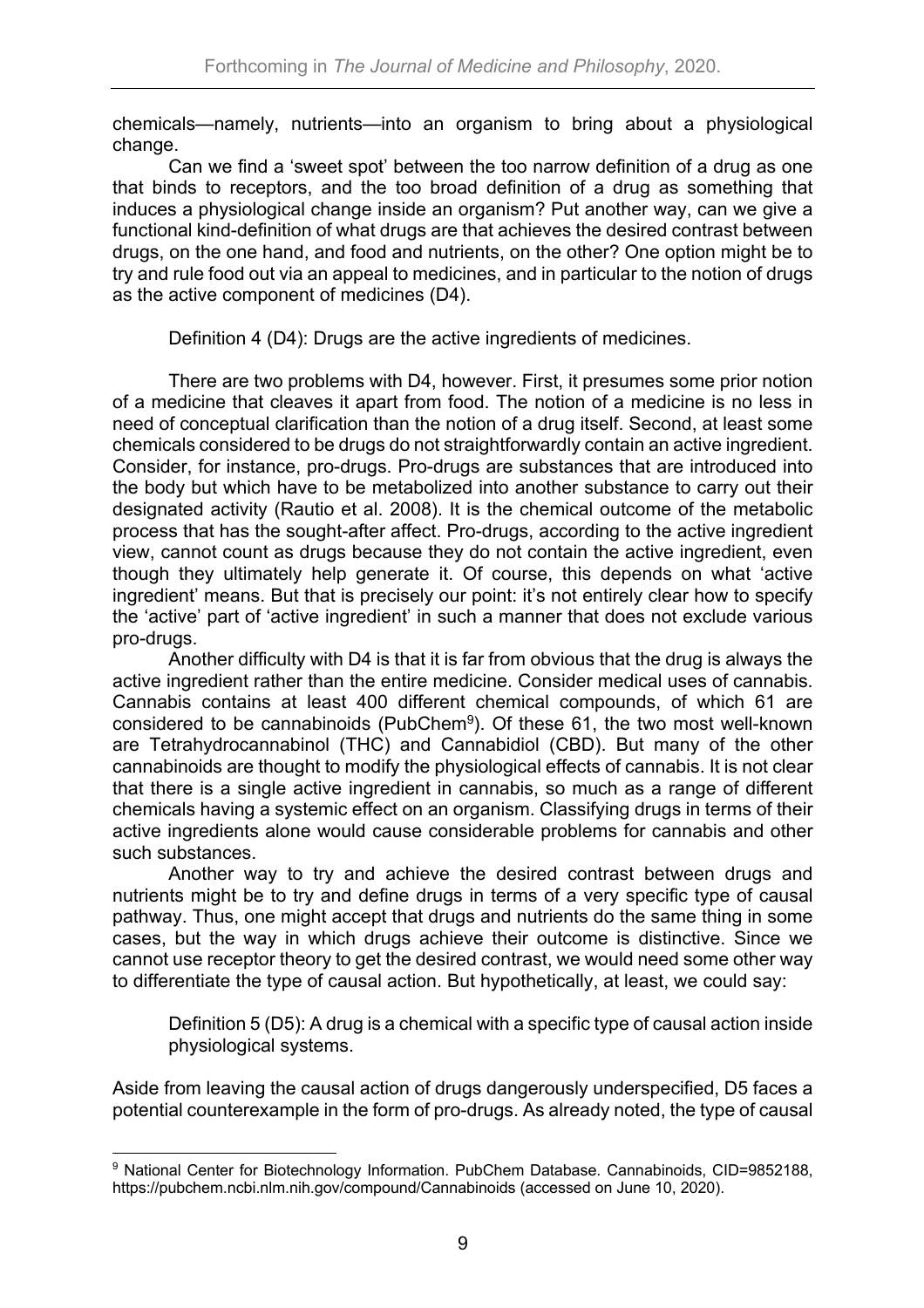pathway that leads from a pro-drug toward its effect is very similar, and plausibly of the same type, as the causal pathway that leads from some foods to nutrition.

Indeed, for at least some pro-drugs the particular metabolic process that it undergoes mirrors the catabolic process involving glucose that produces ATP. A central aspect of the production of ATP involves the phosphorylation of glucose, in which a phosphoryl group is added to the glucose molecule. Some pro-drugs achieve their effects via a similar process. A drug used to treat COVID-19, remdesivir, is actually a pro-drug that, when administered, gets transformed by the addition of new molecular components within the cell via phosphorylation. The resulting chemical compound, which is considered the 'active metabolite', then interacts with a molecular target in order to achieve the desired effect. While remdesivir does not produce ATP, it is difficult to discern a difference in the causal mechanism that transforms remdesivir and the causal mechanism that transforms glucose.

Perhaps another option for achieving the desired contrast between nutrients and drugs in terms of causal action would be to emphasize their different effects. For instance, we might base a definition of what drugs are on a prior distinction between sustaining life and improving health. Thus, a nutrient is a chemical that is needed to sustain the physiological processes that enable an organism to live, whereas a drug is a chemical that induces a physiological change that improves the health of an organism (but the organism does not require the chemical to live).

Definition 6 (D6): Drugs are chemicals inducing physiological changes inside organisms that improve the organism's health rather than merely sustaining the organism's life.

But the problem with D6 is that drugs such as insulin are used to sustain life. This means that the contrast between sustaining life and improving health fails to differentiate drugs from nutrients in terms of their causal outcomes.

Perhaps, instead, we can understand drug outcomes with respect to a baseline of normal functioning (D6).

Definition 6 (D6): A drug is a chemical that restores or improves normal functioning.

The concept of 'normal functioning' is a contested notion, but whichever account is used, problems arise. Arguably, the contraceptive pill (a drug), when used to prevent pregnancy, prevents 'normal function' of the reproductive system. There are two ways of understanding normal function: statistical normality, and evolved normal function in which certain traits are normal because they are selected effects (Griffiths and Matthewson 2017). For the first, an assessment is made of what is typical of the reference class (let's say, healthy women between 20 and 40 years old in Western societies). The large majority of these women can conceive and in the 'normal' course of affairs would do so. Contraception ends up creating a new normality (not conceiving). Only in the sense of this new statistical fact (that 50% or more of the population are taking contraceptives) are contraceptive drugs 'restoring (new) normal function'. But this appears vacuous.

The evolutionary case for normal function depends on populations and their reproductive capacities. Humans and other organisms succeed evolutionarily when they leave more offspring. Evolution can thus be thought of as 'rewarding' reproduction, which is a selected normal function. Contraception is in fact preventing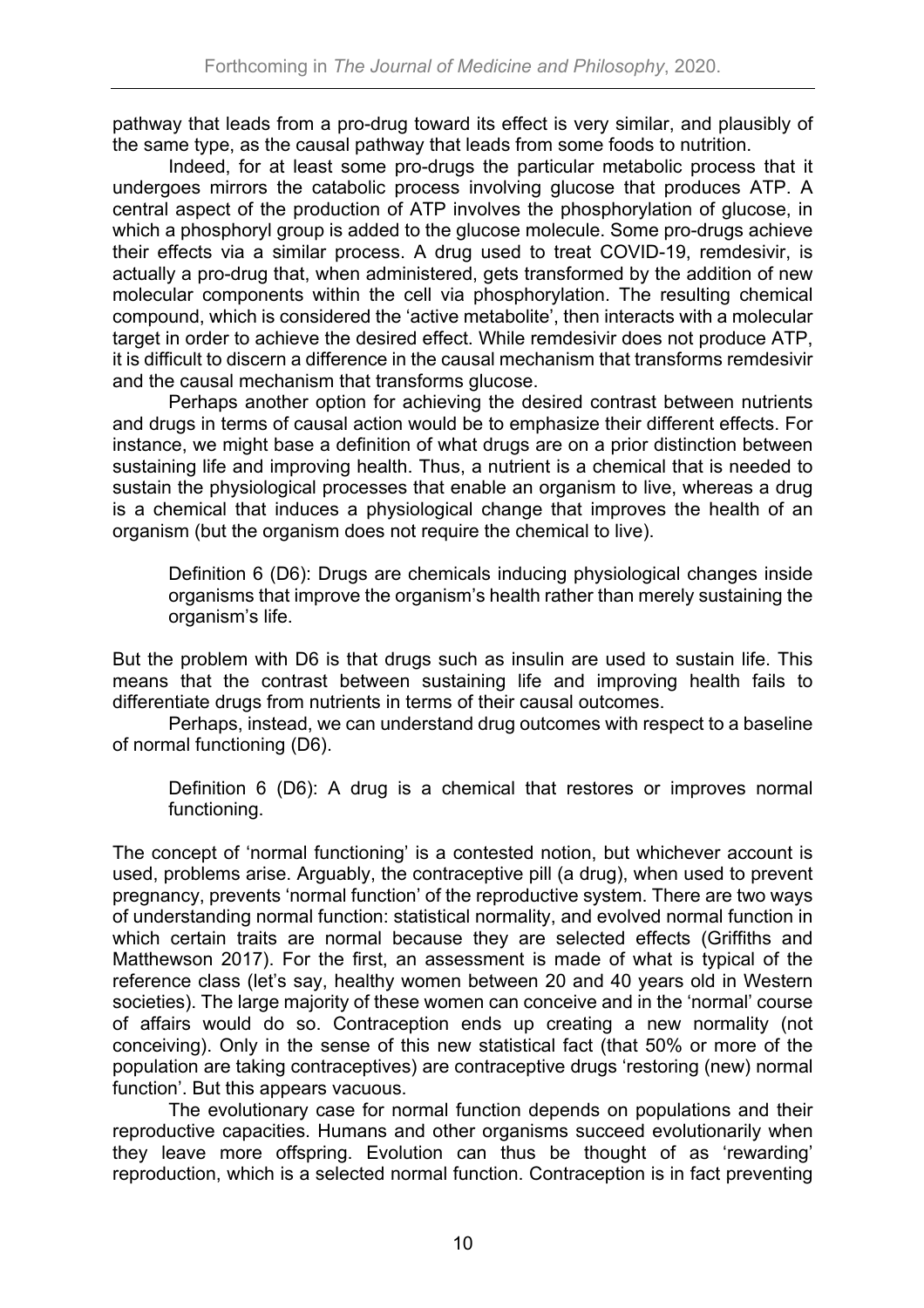the basic 'normal' thing humans have evolved to do: reproduce. Now of course contraception may enable better parental care of fewer offspring, and thus more evolutionary success, but it is not entirely clear that a standard evolutionary explanation can encompass the direct mechanism by which this is achieved (contraceptive drugs).

The normativity of 'normal' might be what is preventing D6 from working. What if drug function could be tied to a law, and normativity thus left out of the picture? Pharmacology, it could be argued, supplies a range of pharmacological laws that specify how drugs function within biological systems. A definition could thus be provided in terms of these laws. One difficulty with this move is that the subject matter of pharmacology would have to be specified in order to delimit its laws. However, this specification requires first providing an account of what drugs are. One way to overcome this problem would be to adopt an account of drugs that accepts a dependency between drug concepts and laws. A definition along these lines can be stated as follows:

Definition 7 (D7): X is a drug iff X features in a pharmacological law, where Y is a pharmacological law iff it relates drug concepts.

The basic idea is to define drugs and pharmacological laws mutually, rather than using one as a foundation for the other. The definition is circular, but not necessarily in an objectionable sense. Indeed, circularity of this kind may offer a way to bootstrap the analysis into better conceptual territory. It also allows for future updates in that new drugs might invoke existing laws or in some cases, help establish new laws, and vice-versa.

One way of applying D7 is to start with a clear case of a drug. Any laws that apply to the drug immediately qualify as pharmacological laws in virtue of featuring drugs. We can then work back down from the laws and see what else the laws cover. Anything further that the laws cover is then also classed as a drug. The second way of applying D7 is to start with a clear case of a pharmacological law. Substances that are covered by the law immediately count as drugs. Ideally, through this back and forth, the analysis ends up with a set of substances that contains all and only those things considered to be drugs, along with a group of laws that operate on just those substances.

D7, if made to work, would certainly be a principled way in which to provide a functional analysis of drugs. Unfortunately, it seems to yield the wrong results. Suppose we start with the laws. The best candidates for pharmacological laws are the general principles that govern receptor theory. Such laws include the Hill-Langmuir equations and the Michaelis-Menten equation. Together, these equations form a quantitative model of receptor theory by describing the way in which enzymes bind to molecules over time (in the presence or absence of agonists and antagonists that can reverse the binding process) and how substances change in the presence of enzyme binding (Chou 1976; Colquhoun 2006). The problem is that these equations describe substances that are not drugs, and processes that are not generally associated with drug effects. The Hill-Langmuir equations, for instance, also apply to food and nutrients that are metabolised by enzymes in the gut, via a metabolic process that binds nutrient molecules to enzyme receptors.

Even if it were possible to specify or otherwise restrict the laws so that they do not apply to food and nutrients, there is also the issue of a great many drugs falling outside the scope of receptor theory. This problem could potentially be addressed by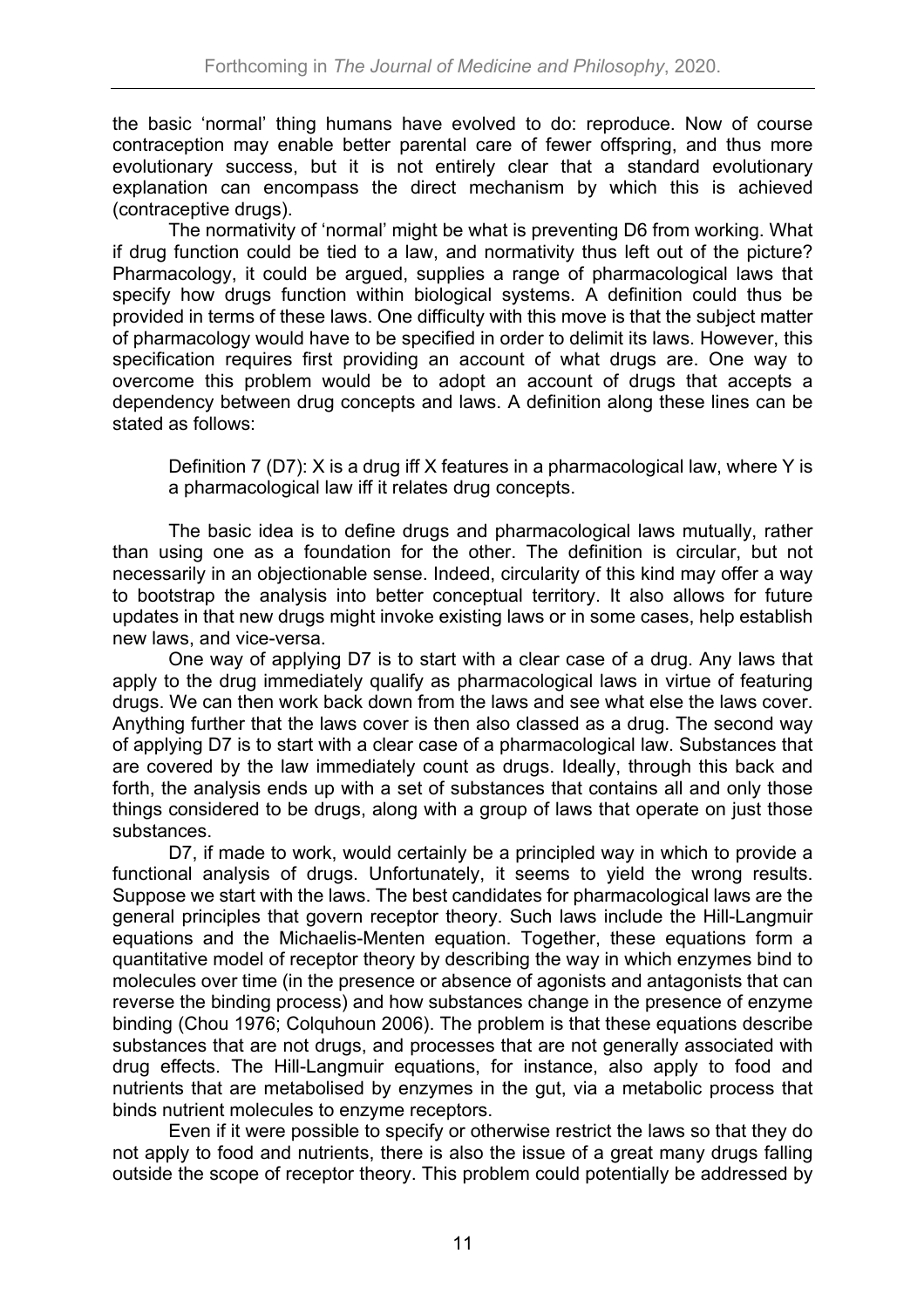applying D7 in the second manner described above: by using drugs to specify the pharmacological laws. Thus, we start from those drugs that fall outside of receptor theory and work upward to additional pharmacological laws that operate on these substances. The trouble, however, is that there are drugs that when treated in this way will yield laws that encompass substances that are not drugs.

One example is mitotic inhibitors, which are a specific class of cancer drugs. Mitotic inhibitors work by inhibiting cell-division. Such substances are therapeutic because they target the fast-growing cells that give rise to cancerous masses. A general law could be devised that describes the way these substances inhibit cell growth. The trouble, however, is that there are many substances that will also satisfy the law and which are not considered drugs. As Matson and Stukenberg (2011, 143) note, "it is clear that many compounds that result in mitotic arrest are neither useful therapeutics nor even effective at killing cells." For instance, benomyl, a carbamate, inhibits mitosis in mammalian cells (Gupta et al. 2004) but it is not a drug; it is a fungicide commonly used in agriculture. In general, chemotherapy drugs are difficult cases because they blur the line between being toxic enough to treat cancer and not so toxic that they ultimately lead to death. There will be many cases in which two very similar substances, with similar functions, lie on different sides of that divide.

In a general sense, then, the problem with functional definitions of drugs is that they are either too narrow, capturing at best receptor-based reactions, or they are too broad, capturing various kinds of metabolic processes or toxifying activities. It is difficult to strike the right balance between these competing demands in a principled way. Although we cannot rule out the possibility of defining drugs functionally via other means, it does not seem likely that focusing on their causal properties sets drugs apart from other kinds of chemicals (and nutrients in particular). Drugs do not seem, therefore, to be good candidates for a plausible account of functional kinds.

### **6. Social Kind Definitions**

So far, we have argued that neither natural kind nor functional kind definitions yield a satisfying account of what drugs are. This brings us to another way of defining drugs. Within the ten components of drug definitions that we identified in Section Three, there were distinctive social aspects. This suggests that being a drug is not a matter just of being a certain chemical, or of having a certain functional role but, rather, of being used for a particular socially defined purpose. In particular, drugs are administered by healthcare professionals for therapeutic ends (D8).

Definition 8 (D8): A drug is a chemical that is administered within a medical context with the aim of bringing about a positive health outcome.

D8 faces a familiar problem in that food is often prescribed in treatment contexts in order to improve health (e.g., the FOD-MAP diet for irritable bowel disease; low potassium diets for kidney disease). A particularly difficult case is total parenteral nutrition (TPN). TPN is a chemical infusion containing fat, glucose, amino acids, electrolytes, trace elements, vitamins and minerals. It is given to people who are unable to absorb nutrients in the ordinary way, through their stomachs. It is usually administered continuously over 12 to 24 hours, and can be administered as a short course for several days or on a long-term basis. The goal of administering TPN is clearly to bring about a positive health outcome. However, TPN contains the same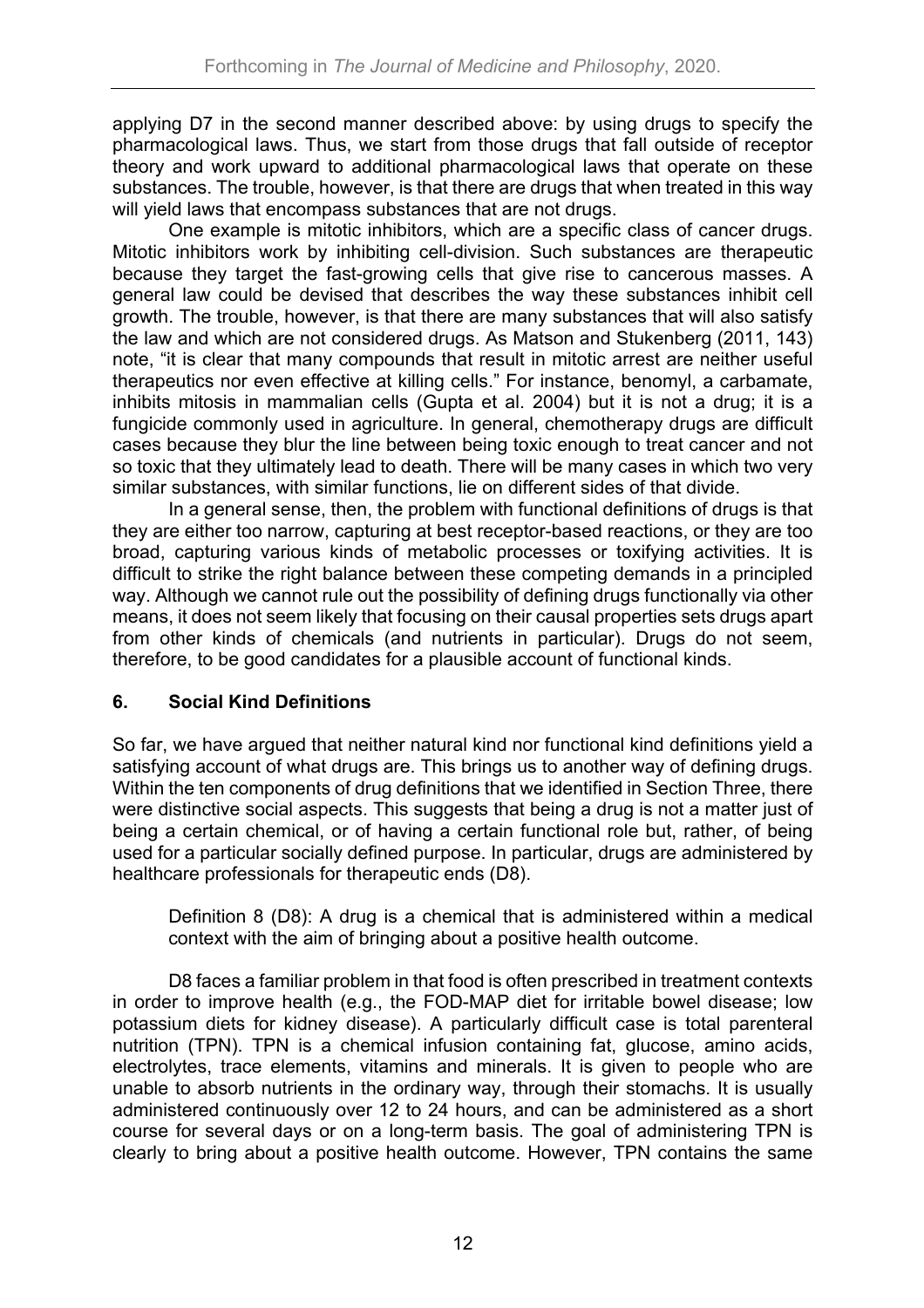nutrients as food (it is just that these nutrients are administered in a way that bypasses the stomach).

The prospects for refining D8 to handle TPN are not good. The definition has two aspects: the notion of administration and the notion of a positive health outcome. TPN is administered in the same manner as a range of intravenous drugs, and so there is no way to draw a distinction between TPN and other substances via administration alone. The notion of a positive health outcome is similarly difficult to refine. The health outcomes related to TPN are analogous to the desired outcomes for many drugs.

In light of the difficulty facing D8, one option might be to shift the emphasis from medical treatment to a different kind of social criterion, namely: regulatory regimes (D9).

Definition 9 (D9): A drug is a chemical that is subject to a specific set of healthcare regulations.

According to D9, a drug is any chemical that is regulated inside a medical context, such as a hospital, surgery, pharmacy or medical practice *in a specific way*. What way is that? Presumably, whatever regulatory framework is imposed upon drugs in particular as opposed to other aspects of medical care.

The problem with D9 is that there is no single set of healthcare regulations that might be used to give substance to that specification, especially when we consider relevant international regulations. The controversial treatment of acidified sodium chlorite, for example, is not recognized as a drug in the USA, but counts as an 'orphan drug' in the EU for a motor neuron disease (EU/3/13/1139<sup>10</sup>), even if evidence of its benefits are extremely limited.

There is also a deeper problem with regulatory definitions of what drugs are. If we simply define drugs as any chemicals that fall under a certain set of medical regulations, it becomes unclear how we determine what these regulations should apply to in the first place. One option might be just to include a list of chemicals within the relevant regulatory framework. But then there is a question of how we decide what to include on the list and what to exclude from the list. Again, it is not possible to call on a prior conception of what drugs are to decide what the list should contain, because a drug is just anything that is on the list.

A possible way forward might be to define drugs in normative terms. A drug would then be any chemical that *should* be regulated in a certain kind of way within healthcare contexts, rather than any chemical that is as a matter of fact on a list of regulated substances. Drugs could be defined as substances that should be regulated so as to minimise harm (D10).

Definition 10: A drug is a chemical such that its administration in a healthcare context ought to be regulated in order to minimise health-related harms.

D10 faces at least two challenges. First, it is unclear what 'health' actually means. This is a much-contested notion in the philosophy of medicine (e.g., Ereshefsky 2009), and so invoking a notion of health-related harm to define drugs may turn out to be more difficult than defining drugs. For instance, does health-related harm

<sup>&</sup>lt;sup>10</sup> See the European Medicines Agency's Press Release on 19 June 2013, available on their website (https://www.ema.europa.eu/en/medicines/human/orphan-designations/eu3131139, accessed 16 June 2020).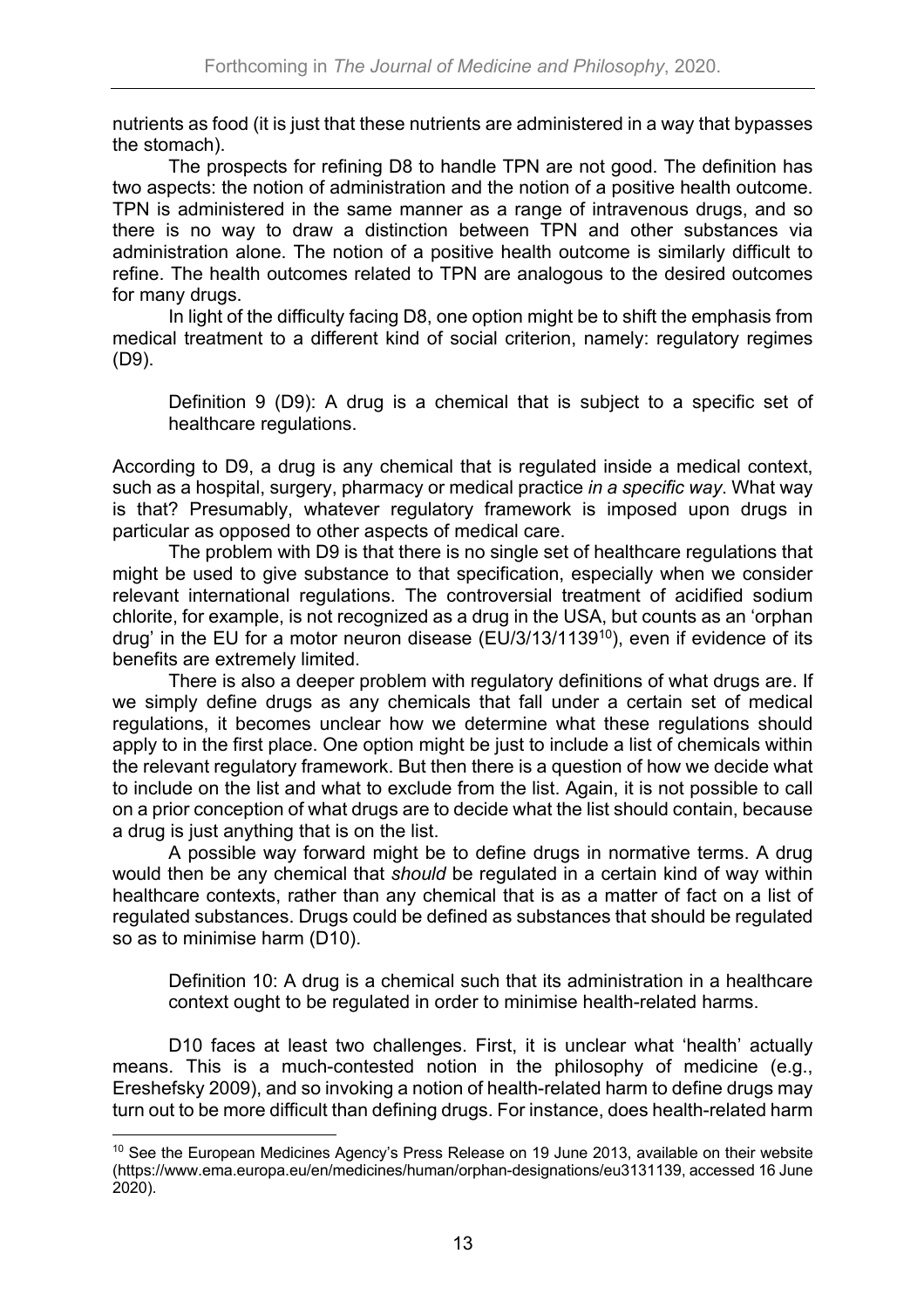include harms to mental health? Presumably it should in order to include psychiatric drugs, but then we need not only an account of physical health, but of mental health. Any definition of mental health would need to be at least consistent with a definition of physical health, so we still need to know what health is. This is likely to bring us back to the manifold issues of notions like normal functioning that we outlined for D6. There is no agreed-upon notion of normal functioning that we can simply call upon to fill out D10.

A second problem is that D10 still seems to be too broad. Once again, TPN is a case in point. TPN is strictly regulated in healthcare contexts, because there are health-related harms associated with the improper administration of this nutrient solution. For instance, TPN carries a risk of blood infection. While there is a risk of a blood infection with any intravenous solution, the length of time that TPN is administered and the high glucose content of the solution makes infection risk a serious concern. In addition, if TPN is improperly formulated by incorrectly balancing the electrolytes in the solution, there is a substantial risk of arrhythmia and seizure. There is therefore just as much need to manage the potential health-related harms associated with nutrient solutions as there is for any drug.

### **7. Discussion**

Our 10 definitions of drugs have not taken us any closer to a natural kind-based definition, functional kind-based definition, or even a social kind-based definition of drugs. Any combination of intrinsic, functional and social factors merely picks and chooses which elements of a basic list of properties to combine and emphasize, and each of those combinations runs into trouble. Although our discussion is by no means exhaustive, we do take it to cast doubt on the prospects for finding a robust definition of drugs that achieves the two desiderata identified in Section Two.

One way forward in our conceptual understanding of drugs is to give up or otherwise modify one of these two desiderata in an effort to save a conceptually monistic view of drugs. Recall the two desiderata: (i) everything considered to be a drug should be captured and (ii) everything that is not considered to be a drug should be ruled out. The focus of (ii), in particular, was on food and nutrients. A straightforward suggestion then is simply to give up on the contrast between medical drugs on the one hand, and food and nutrients on the other. While giving up the contrast with food will do little to resuscitate a functional or natural kind-definition of drugs, it does seem to bring two of the social kind-definitions back into play, specifically D8 and D10. So, for instance, we could adopt D8 and just concede that, within a medical context, food and nutrients are drugs because they have a therapeutic benefit. This is not so extreme an outcome, especially once we take into account the comparability in physical action between many drug molecules and nutrients, specifically for nutrient solutions like TPN.

There are two important implications of adopting this response to the arguments presented here, however. First, if the administration of a drug is at least sufficient for medical treatment (as noted in Section Two), then the administration of food and nutrients in a hospital counts as a dimension of medical treatment and care as well. This would not be limited to TPN. Simply feeding a patient in order to ensure a positive health outcome would plausibly fall under the broad rubric of medical treatment. This would lift the ethical stakes when it comes to how food is managed inside a hospital. In addition, in so far as all drugs ought to be regulated in some way within a healthcare setting, it follows that food and nutrients should be subject to a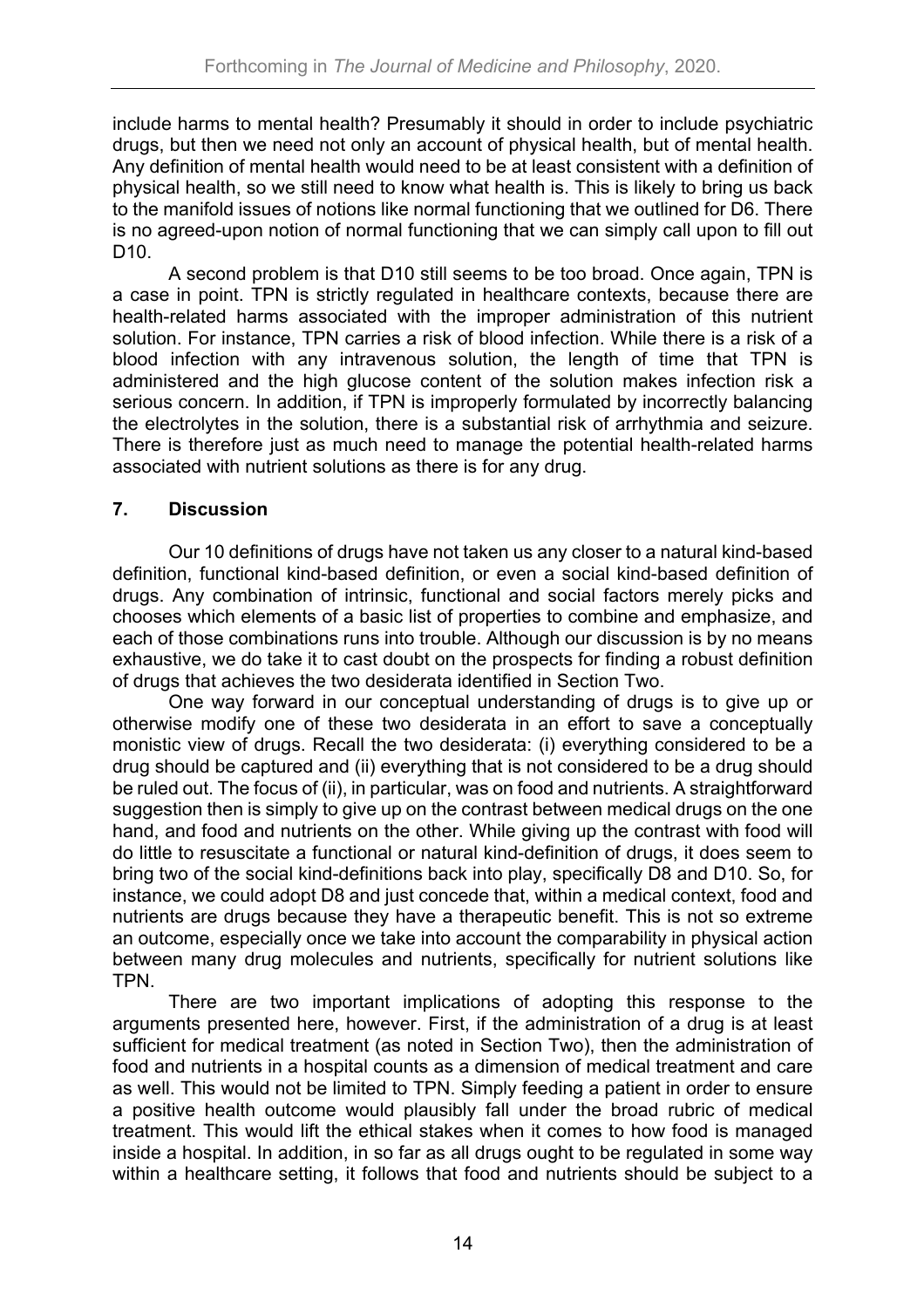similar regulatory framework. Similar implications carry forward to notions of health and normal functioning. If chronic drug-taking is sufficient to define ill-health and abnormal functioning, then patients on prescribed diets may well fall under these notions in so far as the food and nutrients prescribed satisfy the drug concept. This places an additional burden on conceptual analyses of health and disease.

The second implication relates to placebos and excipients. If the drug concept is defined via D8 or, indeed, via any of the social kind-definitions provided in Section Six, then we have clear answers to the two demarcation questions identified in Section Two, namely: are placebos drugs? And are excipients drugs? The answer, in both cases, is 'yes'. Both placebos and drugs can be administered with an aim of bringing about a therapeutic benefit (though, in the case of excipients, this may be an indirect relationship based on the need for a delivery mechanism for a certain chemical). Similarly, placebos and excipients can have ill-effects and so there is reason to regulate them in the manner that drugs are regulated. If nothing else, this suggests a reconceptualization of placebo-controlled trials. Such trials should not be thought of as experiments in which drugs are compared with non-drugs because these are trials in which one drug is compared with another.

A more positive corollary to these issues is whether 'natural' remedies are substances distinct from drugs. D8 suggests they are drugs when they are used with the aim of bringing about a therapeutic benefit. This reclassification would have the virtue of no longer exempting such substances from the risk-benefit analyses to which drugs are subjected. If natural products, such as specific herbal remedies, are exempt from such analyses, this can produce harm when adverse effects outweigh benefit (Seef et al. 2015). In other cases, evidence-based treatments are sometimes replaced with 'natural' products with no known benefit. A fairly common example is when chemotherapy or even cancer surgery is rejected in favour of herbal remedies, such as curcumin (an extract of turmeric), because of beliefs such natural substances are safer than drugs (see Nelson et al. 2017). If so-called natural remedies are deemed to be drugs and subjected to standard risk-benefit analysis and oversight, the potential problems of using them would be highlighted and, perhaps, avoided.

For anyone wishing to avoid the implications of including food, placebos, excipients and other substances as drugs, conceptual monism about drugs will have to be abandoned and pluralism conceded. Has our discussion revealed a plurality of distinct medical drug concepts? There does seem to be a more or less natural cleavage between substances that fall under a particular functional kind—namely the kind specified by receptor theory and any associated pharmacological laws—and the rest, which share no particular physical or functional features in common. We can thus posit two distinct drug concepts instead of a single definition that captures all and only the substances considered to be drugs.

However, this 'receptors and the rest' pluralism faces an important question: is there anything that these two distinct concepts share in common such that they are both concepts of drugs? What would that common ground be? One plausible answer is that both conceptualize drugs as chemicals that are used in a medical setting for a therapeutic benefit. Thus, both concepts have something like D8 as a necessary condition, though they differ in what else they build into the drug concept. The receptor-based concept of drugs adds to D8 the specification of a particular functional kind. The second, looser concept, by contrast adds nothing. By being non-specific about causal action, it manages to capture the miscellany of other substances considered to be drugs. If this basic picture is right, however, then yet again it will be difficult to keep food, placebos and excipients out of the second, non-receptor-based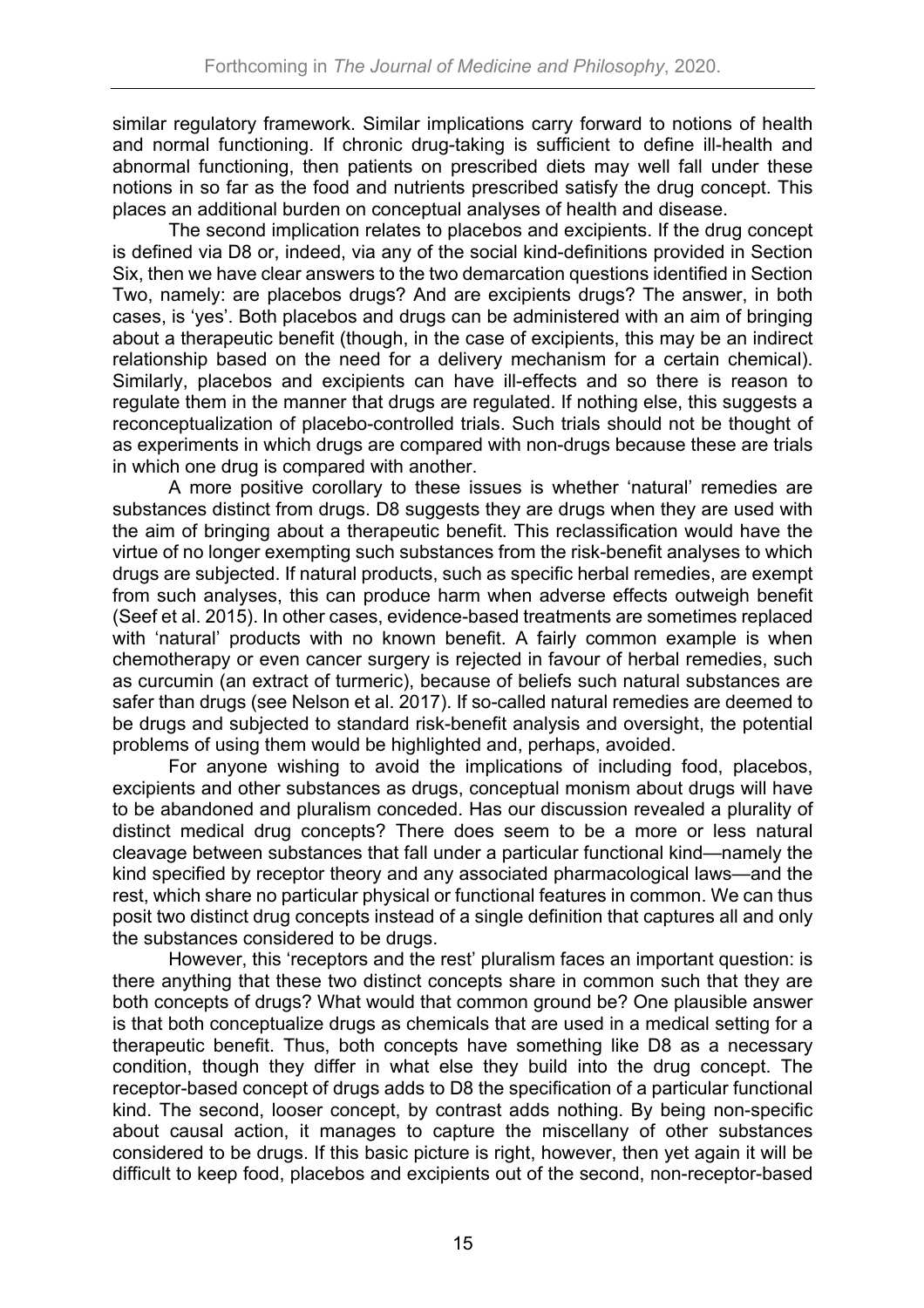drug concept. For it seems that the necessary condition specified by D8 is also sufficient in this case.

Suppose, instead, that there is nothing that unifies the two drug concepts. It is unclear whether a form of pluralism this weak is deserving of the name. Rather, the situation looks more like a case of polysemy where, for historical reasons, people have come to use the term 'drug' to pick out two quite different things within a medical context, with no unifying rationale. Still, pluralism of this kind is possibly the only way to avoid the implications discussed above. If we are forced toward this form of pluralism about drugs, however, then we may need to reconsider whether we should continue talking univocally about drugs in medicine. What we really have is a range of different substances and a single term for them, without any unifying criterion for the use of that term. In that case, it might be better for our conceptual economy to dispense with drug talk and speak directly in terms of the various substances to which the term 'drug' is applied. This would still provide a kind of answer to our two demarcation questions concerning placebos and excipients, by showing that those questions are not conceptually viable in the first place.

Ultimately, our goal is not to select between the different options that result from our investigation. It is striking, though, that two of the options we present challenge the distinction between drugs and food/nutrients. We are reluctant to recommend collapsing this distinction, however, because any conceptual understanding of drugs is in its infancy, and—as we noted at the outset—outcomes unacceptable to pharmacologists, clinicians and medical professionals will need a lot more justification. Furthermore, there may still be a way to rescue a monistic view of drugs despite our failure to find a viable candidate. Or, it could be that there is actually a way to develop a pluralistic account of drugs that manages to cleave them from food and other substances. We thus offer these options in the spirit of starting a broader conversation about drugs and their implications in the philosophy of medicine.

### **Acknowledgements**

We are grateful for the very constructive comments of our reviewers. Some of their points and examples have been incorporated into the paper, and these generous suggestions greatly improved our argument. Sam Baron thanks David Ripley for useful discussion of the issues surrounding this paper. Research on this paper was partly funded by a Discovery Early Career Researcher Award (DE180100414). Maureen O'Malley thanks the Institute of Advanced Studies, UWA, for a Visiting Fellowship that allowed the initial research and collaboration.

## **References**

Alenghat, F. J., and D. E. Golan. 2017. Drug-receptor interactions. In *Fundamental principles of pharmacology: The pathophysiological basis of drug therapy* (pp. 2–16), D. E. Golan, E. J. Armstrong, and A. W. Armstrong (eds). Sydney, Australia: Wolters Kluwer (4th ed).

Bade, R., H. Chan, and J. Reynisson. 2010. Characteristics of known drug space. Natural products, their derivatives and synthetic drugs. *European Journal of Medicinal Chemistry* 45: 5646-52.

Benedetti, F. 2014. Drugs and placebos: what's the difference? *EMBO reports* 15: 329-32.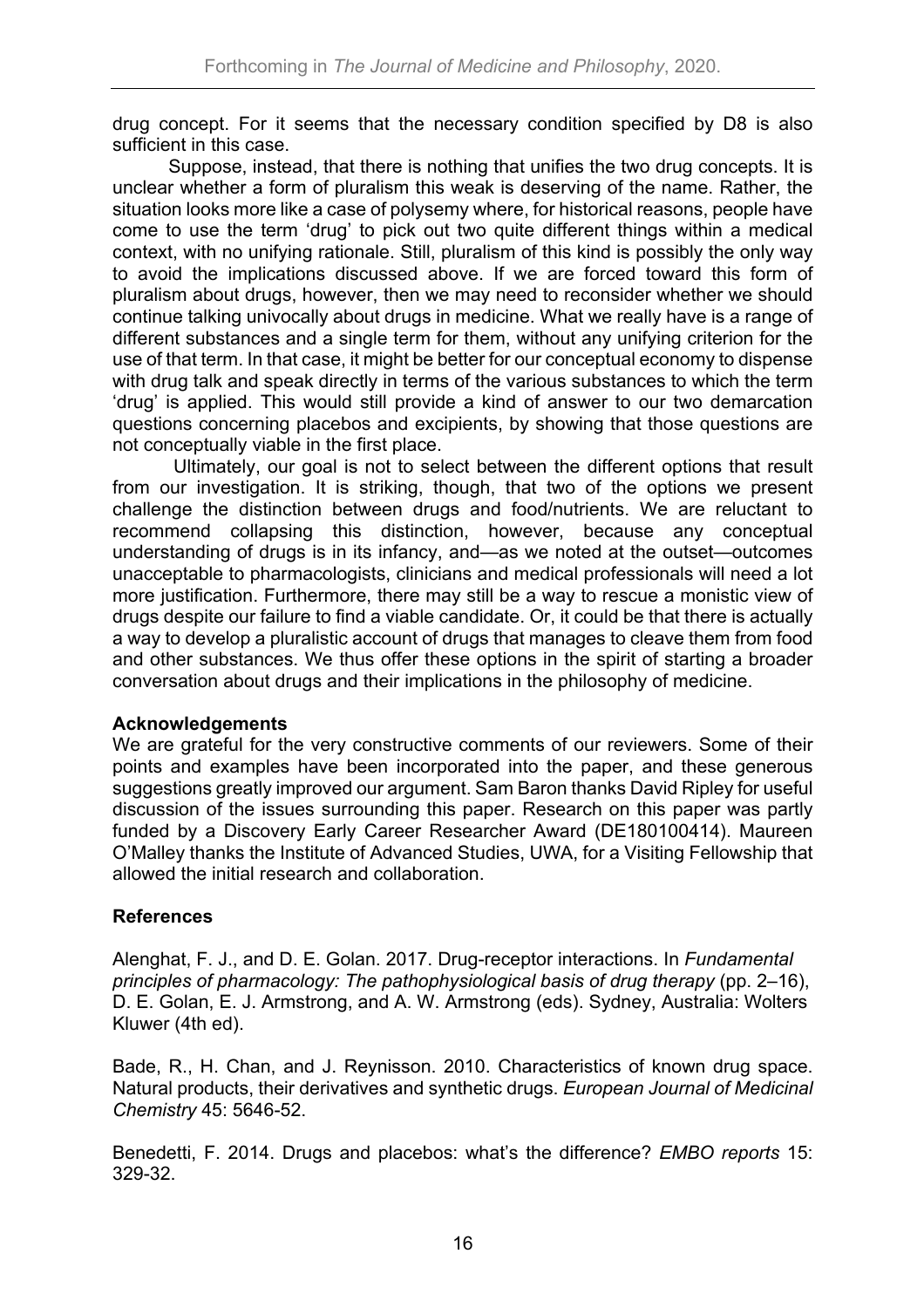Bryant, B., K. Knights, and E. Salerno. 2011. *Pharmacology for health professionals*. Sydney, Australia: Mosby Elsevier (3rd ed).

Chou, T.-C. 1976. Derivation and properties of Michaelis-Menten type and Hill type equations for reference ligands. *Journal of Theoretical Biology* 59: 253-76.

Colloca, L., and F. Benedetti. 2005. Placebos and painkillers: is mind as real as matter? *Nature Reviews Neuroscience* 6: 545-52.

Colquhoun, C. 2006. The quantitative analysis of drug-receptor interactions: a short history. *Trends in Pharmacological Sciences* 27: 149-157.

Dale, M. M., and D. G. Haylett. 2009. *Pharmacology condensed*. Edinburgh: Churchill Livingstone (2nd ed).

Dupré, J. 1999. On the impossibility of a monistic account of species. In *Species: New interdisciplinary essays* (pp. 3-22), R. A. Wilson (ed). Cambridge MA: MIT Press.

Ereshefsky, M. 2009. Defining 'health' and 'disease'. *Studies in History and Philosophy of Biological and Biomedical Sciences* 40: 221-27.

Griffiths, P. E, and J. Matthewson. 2018. Evolution, dysfunction, and disease: a reappraisal. *British Journal for the Philosophy of Science* 69: 301-27.

Golumb, B. A., L. C. Ericson, S. Koperski, D. Sack, M. Enkin, and J. Howick. 2010. What's in placebos: who knows? Analysis of randomized, controlled trials*. Annals of Internal Medicine* 153: 532-35.

Gupta, K., J. Bishop, A. Peck, J. Brown, L. Wilson, and D. Panda. 2004. Antimitotic antifungal compound benomyl inhibits brain microtubule polymerization and dynamics and cancer cell proliferation at mitosis, by binding to a novel site in tubulin. *Biochemistry* 43: 6645-55.

Haywood, A., and B. D. Glass. 2011. Pharmaceutical excipients – where do we begin? *Australian Prescriber* 34: 112-14.

Jivraj, M., L. G. Martini, and C. M. Thomson. (2000.) An overview of the different excipients useful for the direct compression of tablets. *Pharmaceutical Science & Technology Today* 3: 58-63.

Kenakin, T. 2004. Principles: receptor theory in pharmacology. *Trends in Pharmacological Sciences* 25: 186-92.

Khalil, M. H., J. F. Marcelletti, L. R. Katz, D. H. Katz, and L. E. Pope. 2000. Topical application of docosanol- or stearic acid-containing creams reduces severity of phenol burns in mice. *Contact Dermatitis* 43: 79-81.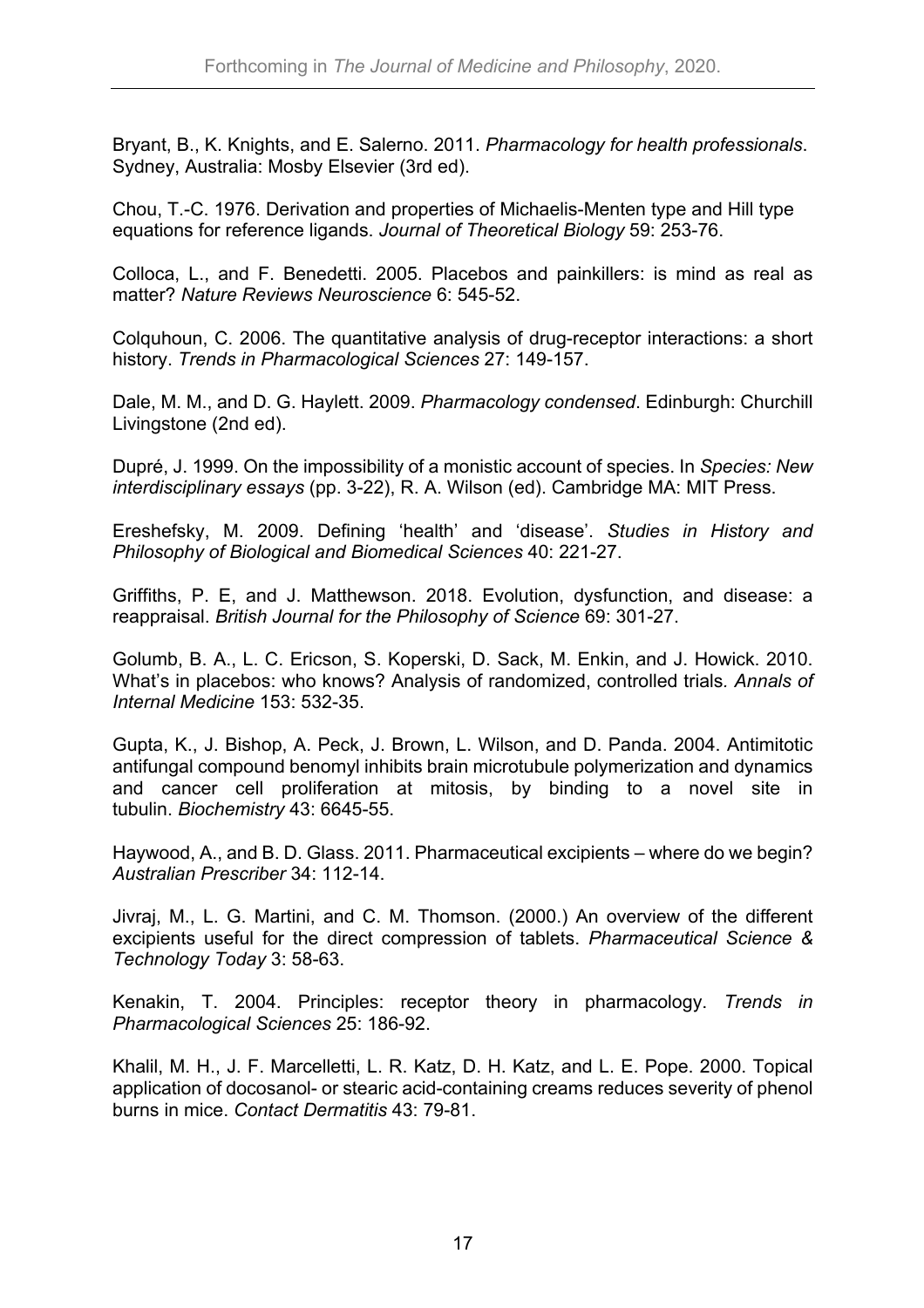Kirsch, I., T. J. Moore, A. Scoboria, and S. S. Nicholls. 2002. The emperor's new drugs: An analysis of antidepressant medication data submitted to the U.S. Food and Drug Administration. *Prevention & Treatment* 5: 23.

Kienle G. S., and H. Kiene. 1997. The powerful placebo effect: fact or fiction? *Journal of Clinical Epidemiology* 50: 1311-18.

Maehle, A.-H. 2009. A binding question: the evolution of the receptor concept. *Endeavour* 33:134-39.

Miller, F. G., and H. Brody. 2011. Understanding and harnessing placebo effects: clearing away the underbrush. *Journal of Medicine and Philosophy* 36: 69-78.

Nelson, K. M., J. L. Dahlin, J. Bisson, J. Graham, et al. 2017. The essential medical chemistry of curcumin. *Journal of Medical Chemistry* 60: 1620-37.

Neubig, R. R., M. Spedding, T. Kenakin, and A. Christopoulos. 2003. International Union of Pharmacology Committee on Receptor Nomenclature and Drug Classification. XXXVIII. Update on terms and symbols in quantitative pharmacology. *Pharmacological Reviews* 55: 597-606.

Parascandola, J., and R. Jasensky. 1974. Origins of the receptor theory of drug action. *Bulletin of the History of Medicine* 48:199-220.

Pifferi, G., and P. Restani. 2003. The safety of pharmaceutical excipients. *Il Farmaco* 58: 541-50.

Rang, H. P. 2006. The receptor concept: pharmacology's big idea. *British Journal of Pharmacology* 147: S9-16.

Rautio, J., H. Kumpulainen, T. Heimbach, R. Oliyai, D. Oh, T. Järvinen, and J. Savolainen. 2008. Prodrugs: design and clinical applications. *Nature Reviews Drug Discovery* 7:255-70.

Ritter, J. M., R. Flower, G. Henderson, Y. K. Loke, D. MacEwan, and H. P. Rang. 2020. *Rang and Dale's Pharmacology*. Edinburgh: Elsevier( 9th ed).

Seef, L. B., H. L. Bonkovsky, V. J. Navarro, and G. Wang. 2015. Herbal products and the liver: a review of adverse effects and mechanisms. *Gastroenterology* 148: 517- 532.e3.

Stotz, K., P. E. Griffiths, and R. Knight. 2004. How biologists conceptualize genes: an empirical study. *Studies in History and Philosophy of Biological and Biomedical Sciences* 35: 647-73.

Weiskopf, D. A. 2009. The plurality of concepts. *Synthese* 169: 145-73

Winquist, R. J., K. Mullane, and M. Williams. 2014. The fall and rise of pharmacology – (re-)defining the discipline? *Biochemical Pharmacology* 87: 4-24.